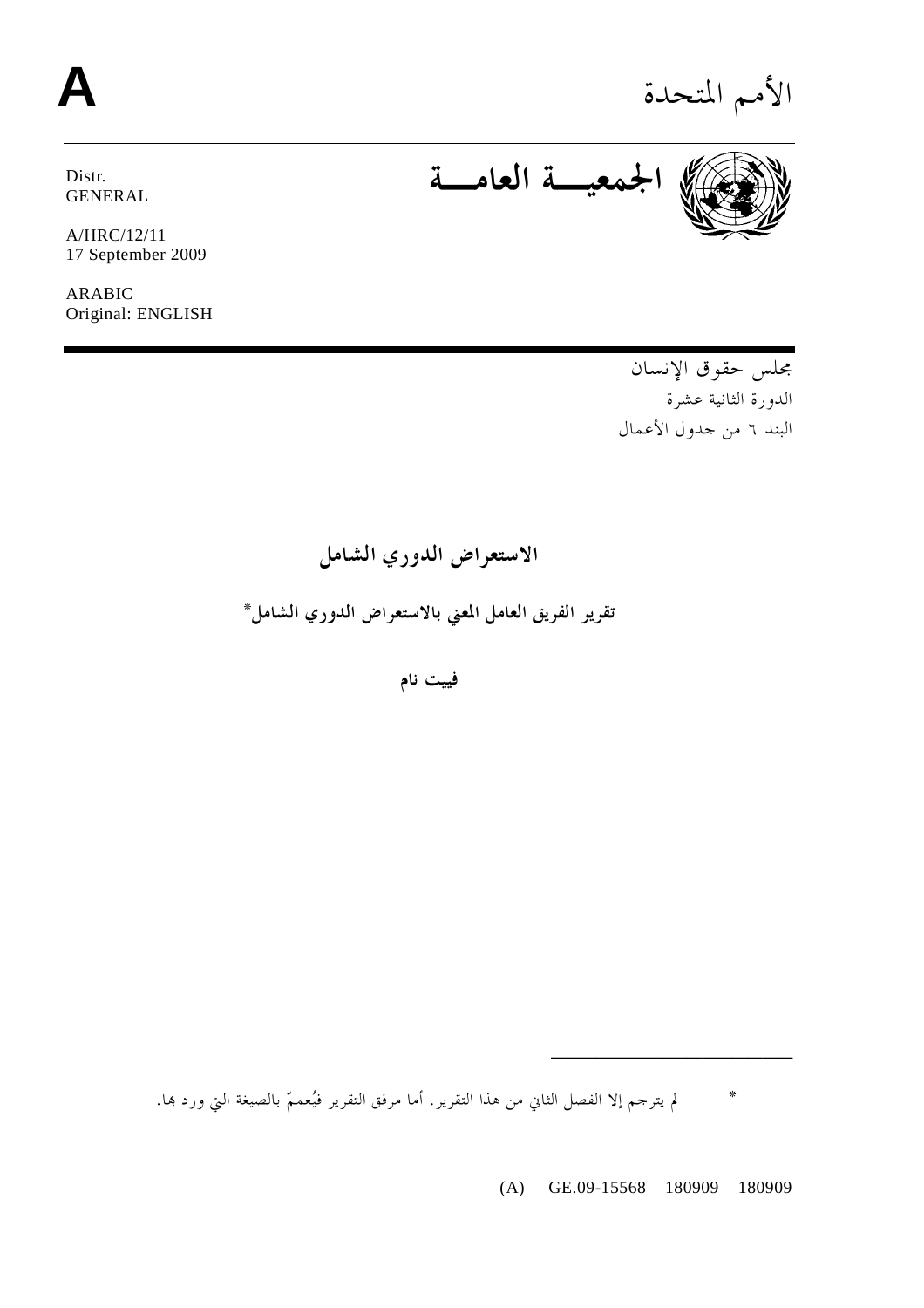### المحتويات

|        | الفقسسه ات          |                                                                      |
|--------|---------------------|----------------------------------------------------------------------|
| ٣      | $\xi - \lambda$     | Introduction (Introduction)                                          |
| ٣      | $9\lambda - 9$      | SUMMARY OF THE PROCEEDINGS OF THE REVIEW PROCESS<br>$-I$             |
|        | $\gamma - \rho$     | $-A$                                                                 |
|        | $9 \lambda - 7 \nu$ | Interactive dialogue and responses by the State under review<br>$-B$ |
| ۱۷     | $1.5 - 99$          |                                                                      |
| المرفق |                     |                                                                      |
| ۲ ۷    |                     |                                                                      |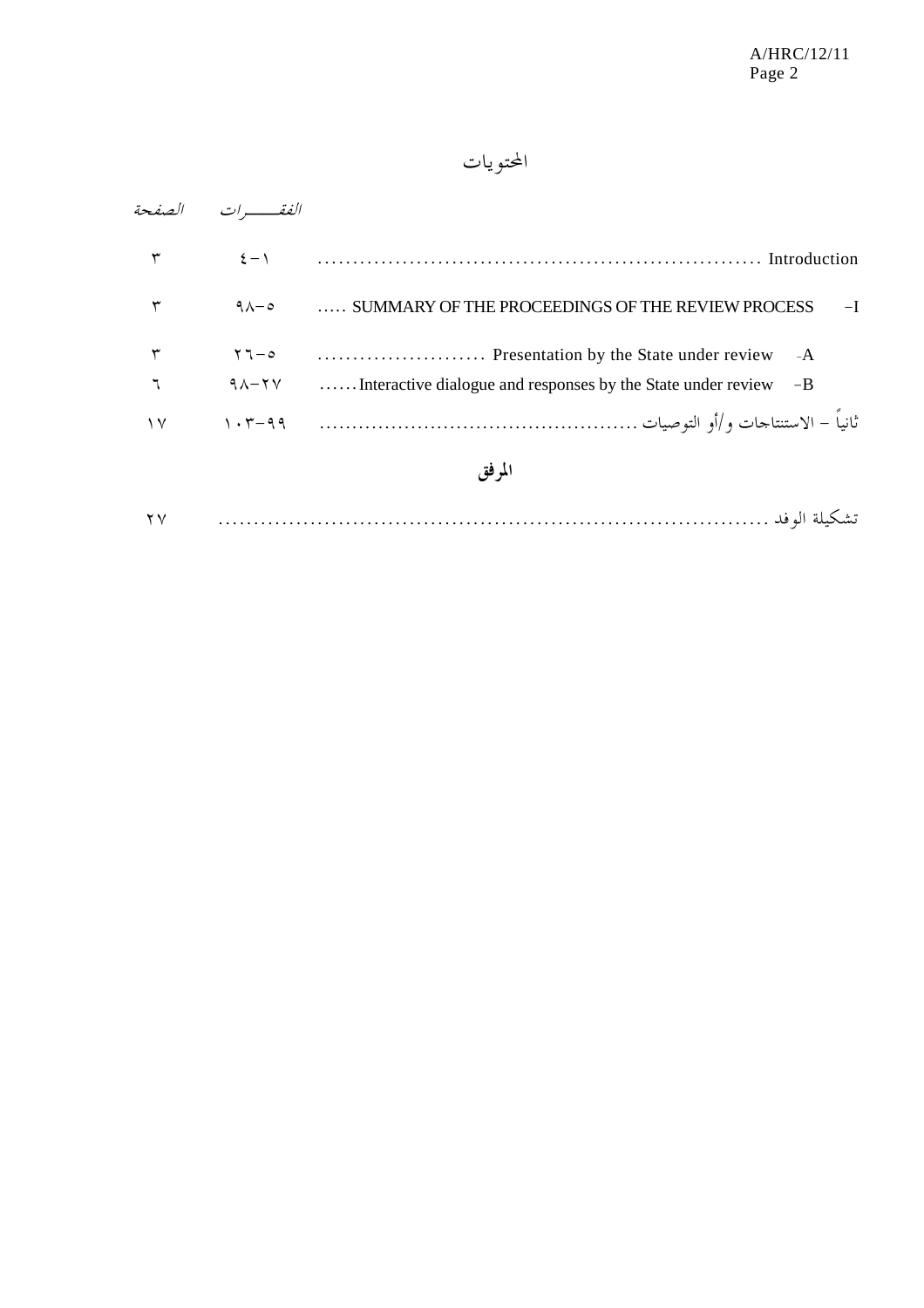#### **Introduction**

1. The Working Group on the Universal Periodic Review (UPR), established in accordance with Human Rights Council resolution 5/1 of 18 June 2007, held its fifth session from 4 to 15 May 2009. The review of Viet Nam was held at the 10th meeting on 8 May 2009. The delegation of Viet Nam was headed by H.E.. Pham Binh Minh, First Vice-Minister of Foreign Affairs. At its meeting held on 12 May 2009, the Working Group adopted the present report on Viet Nam.

2. On 8 September 2008, the Human Rights Council selected the following group of rapporteurs (troika) to facilitate the review of Viet Nam: Burkina Faso, Canada and Japan.

3. In accordance with paragraph 15 of the annex to resolution 5/1, the following documents were issued for the review of Viet Nam:

 (a) A national report submitted in accordance with paragraph 15 (a) (A/HRC/WG.6/5/VNM/1);

 (b) A compilation prepared by the Office of the High Commissioner for Human Rights (OHCHR) in accordance with paragraph 15 (b) (A/HRC/WG.6/5/VNM/2);

 (c) A summary prepared by OHCHR in accordance with paragraph 15 (c) (A/HRC/WG.6/5/VNM/3).

4. A list of questions prepared in advance by Argentina, Canada, the Czech Republic, Denmark, Hungary, Latvia, Norway, Sweden, the Netherlands and the United Kingdom of Great Britain and Northern Ireland was transmitted to Viet Nam through the troika. These questions are available on the extranet of the UPR.

#### **I. SUMMARY OF THE PROCEEDINGS OF THE REVIEW PROCESS**

#### **A. Presentation by the State under review**

5. H.E. Pham Binh Minh, First Vice-Minister for Foreign Affairs, stated that Viet Nam attaches importance to the UPR national report, regarding it as a United Nations member's obligation and an opportunity for comprehensive and participatory review of its human rights achievements and future measures. A special task force composed of members from more than 20 national legislative, judiciary and administrative departments was established. To make the report was as comprehensive, objective and authoritative as possible, consultations were held with dozen of NGOs and academic institutions. Viet Nam has also learnt from international experience and received cooperation from international partners in many ways. The UPR report and nearly 100 pages of annexes provide detailed information on the human rights implementation.

6. Viet Nam pursues a consistent policy of respecting and ensuring human rights as enshrined in its Constitution. This policy stems from the recognition that human rights are the universal values of mankind, including the right to national self-determination which is upheld in today's core human rights conventions.

7. The policy is also rooted in Viet Nam's thousands of years of history and culture. Fifty-four ethnic groups have been living together in peace on the Vietnamese soil without any ethnic conflict. The Vietnamese people love peace and humane values while staying open to diversity and outside values, including the major religions like Buddhism and Christianity that have come to thrive in Viet Nam since very early. The will of Viet Nam also represents the aspirations of the Vietnamese people throughout the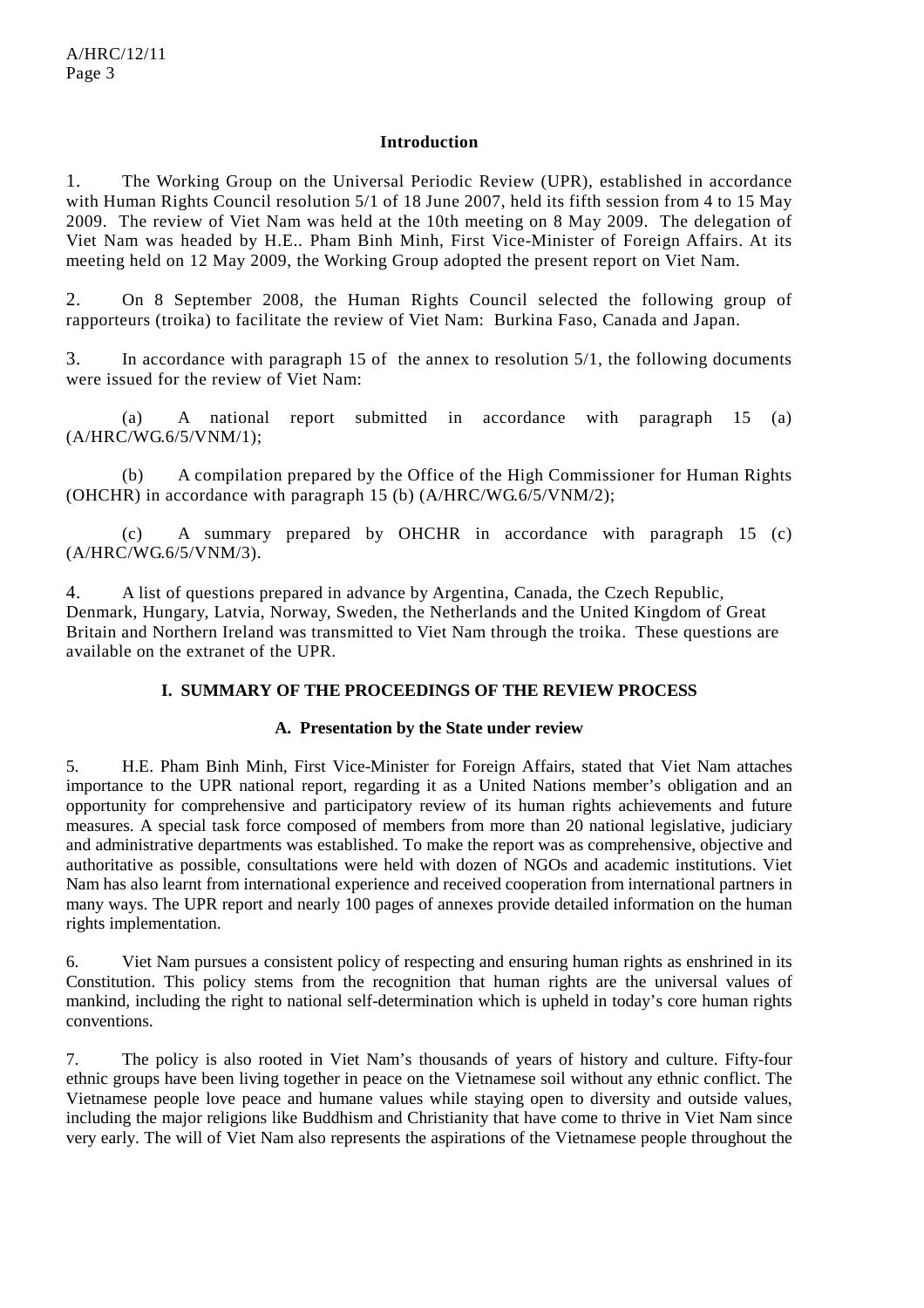colonial rule that deprived them of the most fundamental freedoms and the war of national defence following Viet Nam's regained independence in 1945.

8. The people's support stands behind the success of the independent Viet Nam in overcoming enormous ordeals and hardships and in leading the comprehensive renewal process recognized by the international community. This support indeed demonstrates the enjoyment by the people of their human rights.

9. Viet Nam attaches great importance to building a comprehensive legal system to guarantee and promote human rights. About 13,000 laws and by-laws have been enacted or revised since 1986. Draft laws and ordinances of the National Assembly are subjected to people's comments via the mass media. The Constitution and legal normative documents stipulate the rights and measures to guarantee civil and political human rights in Viet Nam in conformity with international treaties. Viet Nam's efforts in this regard have been commended by the United Nations and international partners.

10. The monitoring and supervising system and the law enforcement system in Viet Nam, which are constantly reformed in accordance with the principle of a State ruled by law, encompass all State agencies and various organizations and people's participation. The National Assembly supervises all activities of the State. All its Q&A sessions with Government members are broadcast live.

11. The Master Plan on Administrative Reform 2001 – 2010 is aimed at making the administrative system cleaner, stronger, more democratic, professional, modern and effective in the people's interest. All Government agencies have their own inspecting mechanism in their respective areas of responsibility. The judicial system serves as the means for protection of justice and human rights, for enforcement of the law and the fight against crimes and law violations.

12. Various organizations, the mass media and citizens' indirect and direct participation through their representative bodies or legal mechanisms are important components of the machinery of human rights protection. The people take voluntary and active part in running for election, nominating and voting representatives from different social strata into the governing bodies at all levels. Many raise their concerns and questions to their representatives related to the functioning of the State agencies. Q&A sessions of the National Assembly are closely watched by the people. Viet Nam has about 380 nationwide mass associations and numerous associations at the local and grassroots levels. There are 18 nationwide sectoral trade unions and 6,020 local trade unions. Some 600 foreign NGOs operate in Viet Nam.

13. The mass media have been growing rapidly in diverse forms and with rich content, becoming important forums for the people and contributing actively to the process of renewal, the fight against corruption and other vices. The number of print press agencies and publications now reach 700 and 850 respectively, tripling the 1990 figure. Over 15,000 licensed journalists are working in Viet Nam. Regular Internet users account for nearly 24 per cent of the population, which is higher than the Asian average of 18 per cent. Presently 95 per cent communes of extreme difficulties have radio stations, including those broadcasting in ethnic minority languages. According to a recent ITU report, Viet Nam was among the top 10 countries in 2002-2007 in terms of the growth rate of IT coverage, usage and skills.

14. Religious and belief activities are now a vibrant social feature. There are over 20 million followers of different religions. Over 80 per cent of the population has a belief. The United Nations Day of Vesak was organized in Hanoi in 2008 with the participation of Buddhists and dignitaries from 74 countries and territories. Viet Nam will host the World Buddhist Summit in 2010. A Holy See delegation comes to Viet Nam annually to exchange views on religious issues of mutual interest and acknowledges positive developments in the life of catholic community.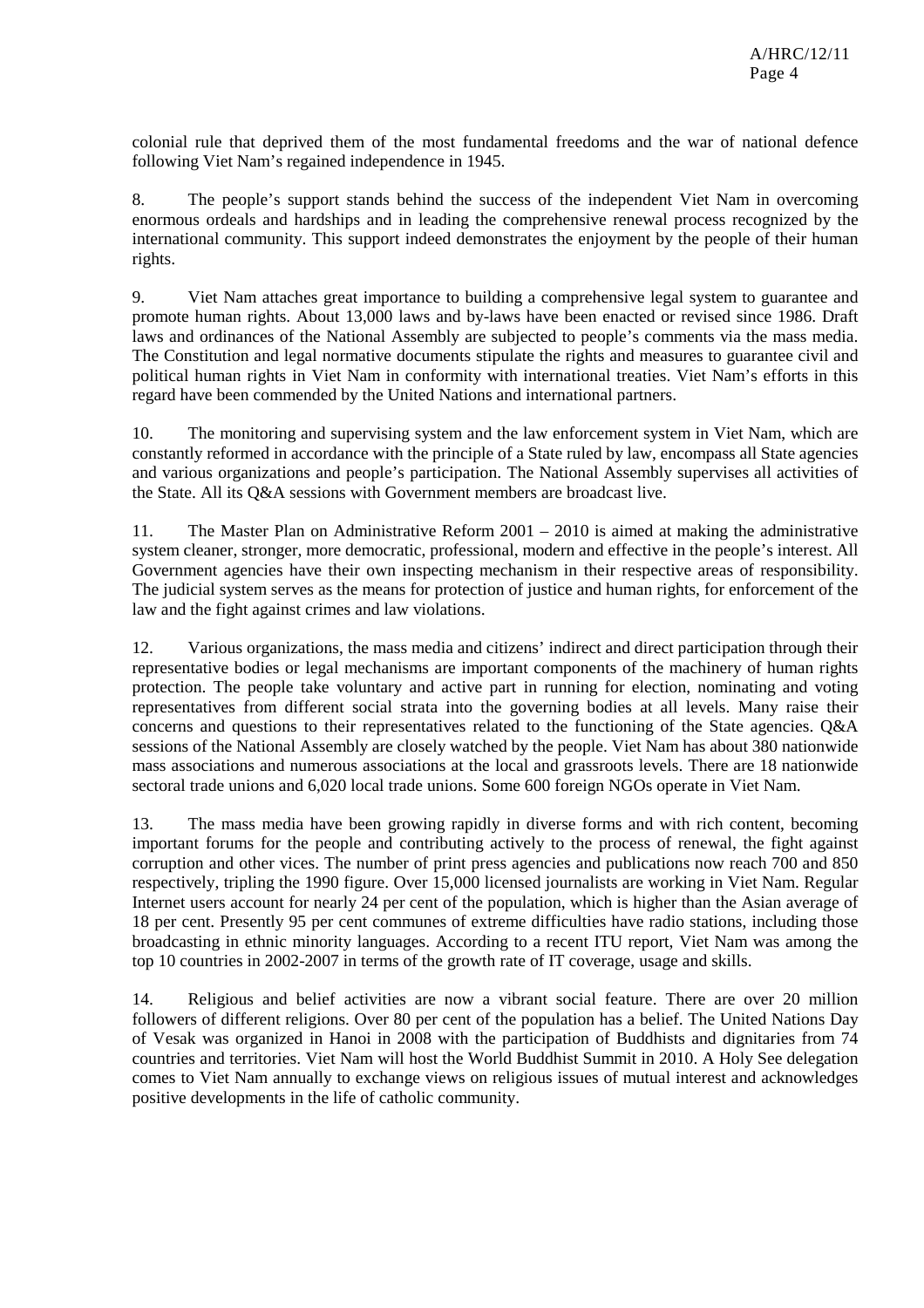15. Members of ethnic minorities participate in an increasingly equal manner in the country's sociopolitical life. The twelfth National Assembly (2007-2011) includes 87 deputies of ethnic minorities, accounting for nearly 18 per cent of all deputies. Ethnic minority members are present in the People's Council at provincial, district and communal levels and assume high positions, including the highest portfolio, in State agencies and varied organizations.

16. Viet Nam has attained significant achievements in promoting women's rights as measured by CEDAW indicators. It has been rated by the World Bank and Asian Development Bank as the Asian country most rapidly narrowing the gender gap in the past 20 years. Vulnerable groups, such as children and people with disabilities, receive special attention from the State, society and family. Children and people with disabilities have been able to enjoy better care and protection in various fields and to express views on issues of interest to them in line with CRC and CPD. Viet Nam was the second country in the world and the first in Asia to sign CRC and it signed CRPD.

17. Protection and promotion of economic, social and cultural rights in Viet Nam have made significant progress. Efforts to deal with social problems have brought about tangible, positive changes. People's cultural life is advanced. After 20 years of renewal, per capita income has increased five-fold and the percentage of households living under the national poverty line decreased from about 60 per cent to 13 per cent. Viet Nam has been recognized by the United Nations and many development partners as one of the countries with the most impressive achievements in poverty reduction. As reported by the United Nations, Viet Nam had attained or surpassed many of the MDGs and was capable of attaining them all by 2015.

18. The percentage of poor ethnic minority households has been reduced by 3 to 5 per cent per year; 90 to 95 per cent of school-age children are enrolled and all districts have secondary schools. Thirty ethnic minority groups have their own languages and scripts and ethnic minority languages are used in primary and secondary-level textbooks and television and radio programmes for ethnic minorities.

19. The UPR report of Viet Nam has described in detail lessons drawn from achievements in protecting and promoting human rights. These include placement of the human being at the centre of development, the close relationship between protection of human rights and national independence and sovereignty, the importance of maintaining political stability, promoting economic development in parallel with expanding social welfare, and enhancing the people's awareness of and capacity to exercise their rights.

20. These accomplishments also derive from Viet Nam's foreign policy of openness and increasingly active participation in regional and international human rights mechanisms and activities, including those of the General Assembly, the Human Rights Council and the Asia-Europe Meeting. Viet Nam is now working with other countries in the region to establish a human rights body of the Association of Southeast Asian Nations (ASEAN). Viet Nam also has technical cooperation and human rights dialogues with Australia, Norway, Switzerland, the United States, the European Union and other countries and international organizations.

21. A number of special rapporteurs have visited Viet Nam and the Government has recently extended invitations to five other special procedures to visit.

22. Viet Nam is conscious of the shortcomings and difficulties and challenges to be addressed. The legal system of Viet Nam still lacks coherence while remaining overlapped and even contradictory in some areas. The development of the legal system has not matched the changes in life, leading to misinterpretation and difficulties in enforcement, affecting efforts to ensure constitutionality, feasibility and transparency. The effectiveness of information provision, education and awareness enhancement in relation to the law remains limited. The system of law enforcement needs to be strengthened. A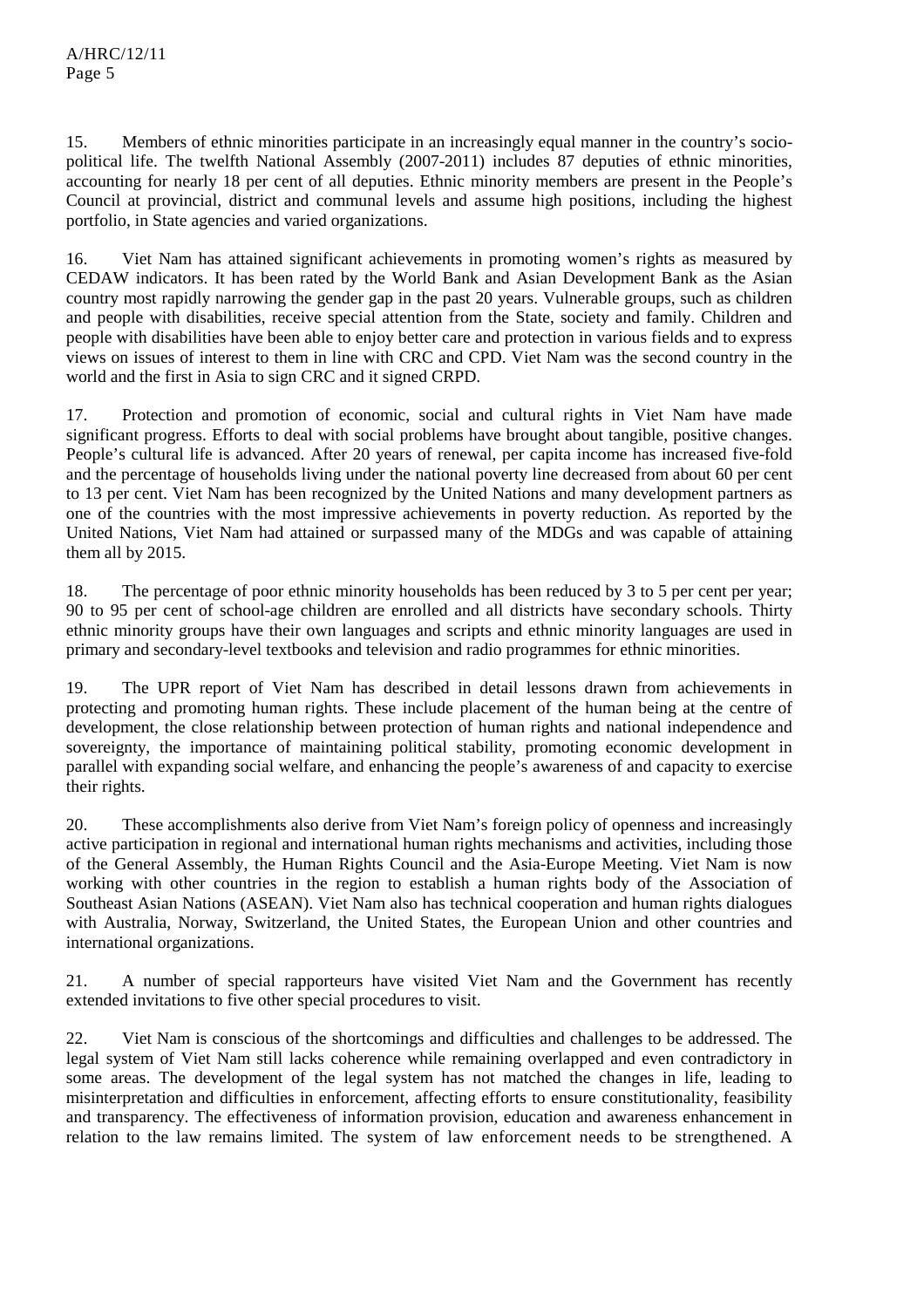segment of public servants remain unfamiliar with the human rights treaties to which Viet Nam is party and occasionally have insufficient knowledge of government policies and the law.

23. These shortcomings have objective causes, including the fact that Viet Nam remains a poor country that has to cope with the aftermaths of war, for example by supporting the many victims of bombs, mines and Agent Orange/dioxin. The population is scattered throughout the country, including in remote and harsh areas with varying languages, customs and habits. The international environment with major economic upheavals, the outbreak of pandemics, environmental degradation and transnational crimes, is another factor. Viet Nam is still victim of hostile activities like terrorism, sabotage, and attempts to destabilize the country and infringe upon national security and territorial integrity. There are subjective causes, namely the slow pace of change in some policy areas, the poor quality of implementation and the shortcomings of institutional and human capacity.

24. A number of priorities were identified in the UPR national report of Viet Nam: continue to attach importance to poverty reduction, health care, development of the social safety net and human resources, expansion and improvement of the education and training system and effective implementation of the master plan for public administration reform, the strategy for the development of the legal system and the judicial reform strategy; take specific steps to realize these priorities; accede to additional human rights treaties; and strengthen cooperation with regional and international human rights mechanisms.

25. Viet Nam is committed to building a strong country with prosperous people and a just, democratic and advanced society, to protecting and promoting democracy and human rights as both the goal and the driving force of renewal.

26. Viet Nam hopes that the working session will be a manifestation of cooperation and constructive dialogue, in line with the objectives for which the UPR mechanism was created by United Nations member States to achieve.

#### **B. Interactive dialogue and responses by the State under review**

27. During the interactive dialogue, statements were made by 60 delegations. Additional statements by 16 delegations which could not be delivered during the dialogue due to time constraints are posted on the UPR extranet when available.<sup>1</sup> A number of delegations praised the national consultation held for the preparation of the UPR report and the comprehensive presentation. Reference was made to Viet Nam's struggle for national independence in the context of the realization of the right to self-determination. Support was expressed for ongoing reforms in various areas, including the judicial reform with particular reference to the Doi Moi policy. A number of delegations praised Viet Nam's rapid economic growth and social development with particular emphasis on its effective poverty reduction strategies, and it was highlighted that Viet Nam was one of the first countries to fulfill MDG 1 (poverty reduction). Significant achievements in economic, social and cultural rights were highlighted. Viet Nam was praised for its improvements in basic education, the right to health, including reduction of infant mortality, the right to food and the right to education. Positive remarks were made on progress in gender equality, promotion of women's rights and protection of the rights of persons with disabilities. Reference was made to Viet Nam's adherence to a number of international human rights instruments.

28. Noting the commitment to promoting the right to self-determination, Algeria recommended (a) continuing to uphold the promotion of human rights and fundamental freedoms, particularly for the exercise by people under foreign occupation to their right to self-determination. Praising the poverty

 $\overline{a}$ 

<sup>&</sup>lt;sup>1</sup> Belgium, Congo, Czech Republic, Djibouti, Hungary, Ireland, Latvia, Luxembourg, Mozambique, Nicaragua, Senegal, Slovakia, Slovenia, Spain, United Arab Emirates and Uzbekistan.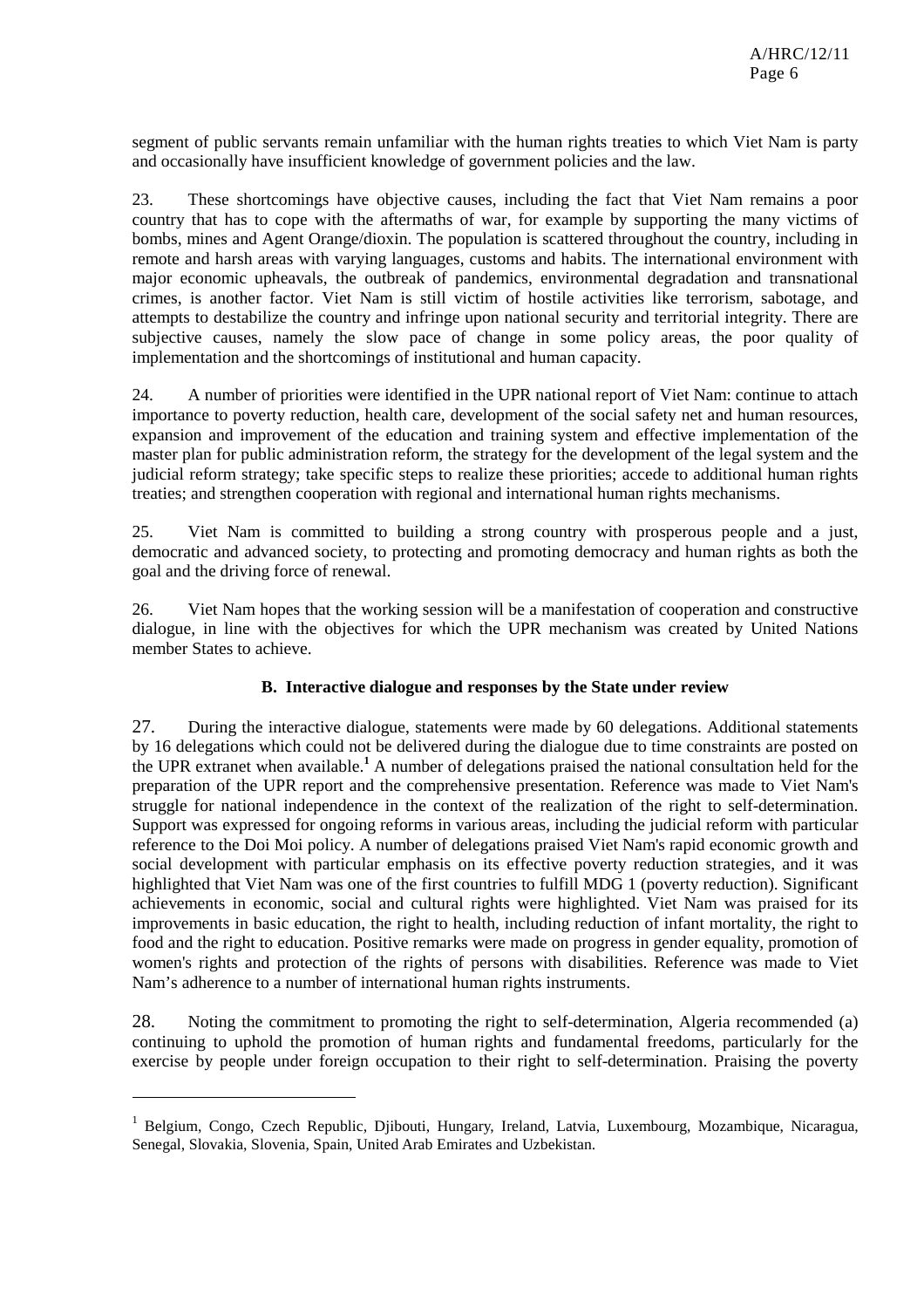reduction strategy, Algeria recommended (b) continuing to implement the strategy to further lower the rate of poverty, and (c) sharing best practices and experience in this field with interested countries, inter alia by contributing actively to strengthening South-South cooperation in this regard , and (d) continuing to implement credit-for-jobs projects and to promote labour market development. Algeria recommended that Viet Nam (f) give due attention to reconciling the universal values of human rights with its specific circumstances, and (e) continue fulfilling its obligations under the international treaties to which it is a party and consider acceding to CAT.

29. Venezuela noted the great efforts to overcome the devastation suffered in the struggle for national liberation. It appreciated the effective reduction of the poverty rate from 58.1 per cent in the 1990s to 13.8 per cent in 2008. In the framework of the right to development, it recommended that Viet Nam share with other countries its successes and good practices on the guiding principles of solidarity and socialism.

30. The Russian Federation welcomed the preparation of the national report through wide consultation and recommended that Viet Nam (a) continue to involve the appropriate political and social organizations in work to encourage and promote human rights. Highlighting support to the poorest including orphans and persons with disabilities, it recommended (b) continuing the very successful and socially oriented economic policy, including by providing drinking water to poor households and special hardship regions, and (c) participating actively in international cooperation to encourage and protect economic social and cultural rights. It urged Viet Nam to (d) share its positive experiences with other countries and, highlighting results achieved in gender equality, to (e) continue efforts to inform the wider society about the laws concerned and the rights of women in general, widely use the mass media to raise awareness of gender equality and publish the appropriate papers and documents in ethnic minority languages.

31. Thailand noted that one of Viet Nam's challenges was to strike the right balance between the imperatives of economic development and the need to enlarge civil liberties. Thailand recommended (a) continuing its poverty reduction efforts as a means of laying the groundwork for the further enhancement of human rights of its people, and (b) providing and expanding human rights education and training for all relevant Government authorities to build capacities of officials and ensure effective implementation of human rights-related laws.

32. The Philippines noted that Viet Nam intends to ratify the Convention against Transnational Organized Crime and the Palermo Protocol. It commended Viet Nam's support for the establishment of the ASEAN human rights body and asked whether Viet Nam had plans to establish an independent national human rights institution. The Philippines recommended (a) sharing experiences in promoting agricultural productivity and sustainability, local development and good governance with other developing countries, (b) further increasing the use of ethnic languages in schools and the mass media, and (c) continuing the programme of building affordable housing for low-income families to promote broader enjoyment of the right to adequate housing by 2020.

33. The Lao People's Democratic Republic underlined that since unification in 1975, after over 30 years of post-war reconstruction, the country had overcome tremendous obstacles and successfully implemented the renovation policy. It recommended that Viet Nam (a) continue to maintain and strengthen its economic, political and social model to guarantee the full participation of the population in public and security affairs; (b) share its experience and best practice, especially in how to achieve the MDGs, with other countries; (c) continue to bring down poverty in urban and rural areas along with the maintenance of peace, stability and the protection of environment to boost up the country's socioeconomic development, industrialization and modernization to achieve the MDGs.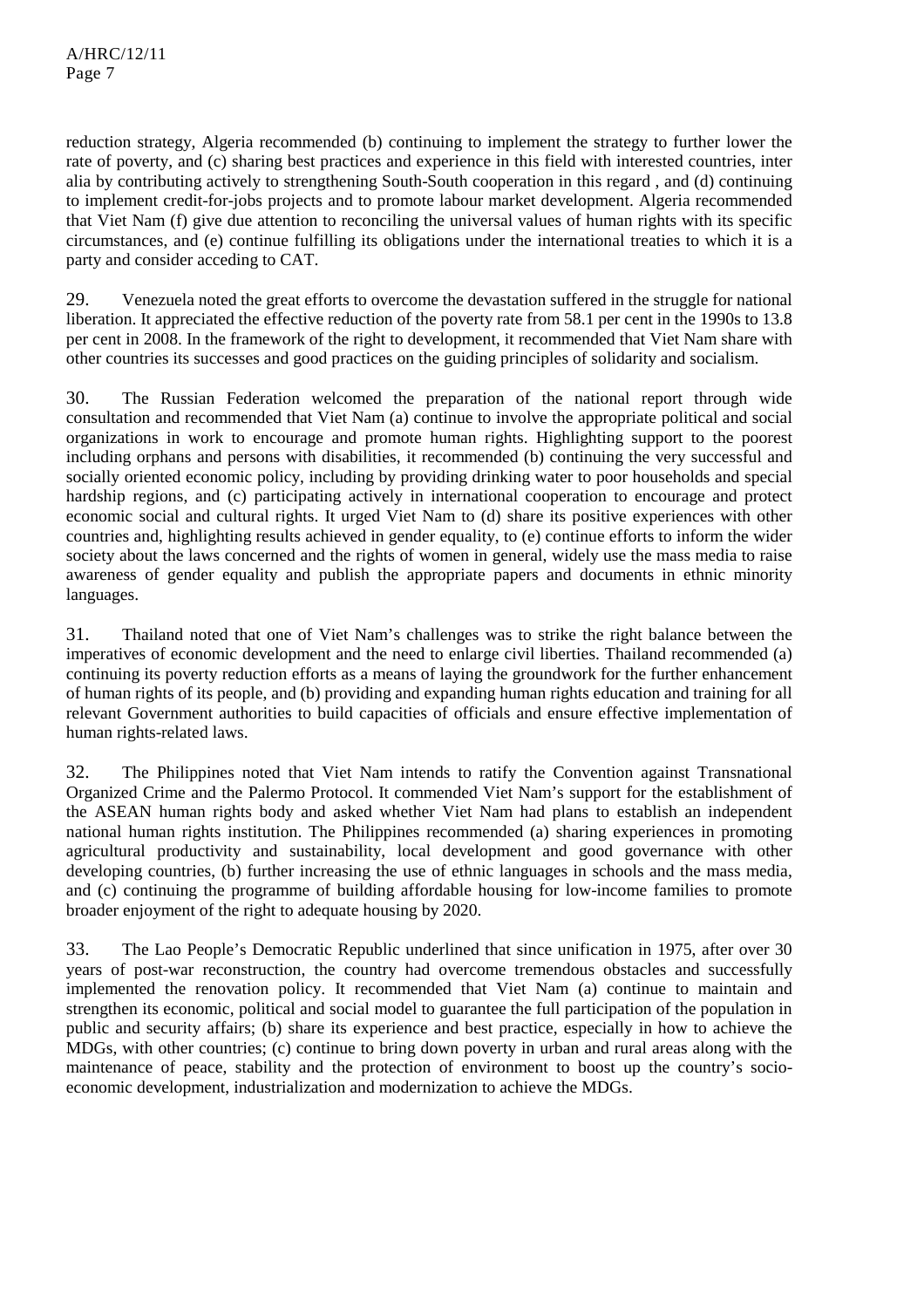34. Cuba referred to the successes of Viet Nam based on a system freely chosen by the people, and the protection of the rights of ethnic minorities. Cuba acknowledged in particular the results achieved in protecting the rights of persons with disabilities, many of whom were direct victims of the unbridled aggression including napalm bombing and use of notorious chemical agents. Cuba recommended the Government to (a) continue with its efforts to promote and protect the rights of persons with disabilities and share its experiences in this regard; (b) continue to take measures to provide education and health care, especially in mountainous areas and to the population of ethnic minorities and with their involvement.

35. Canada applauded the positive impact that Viet Nam's economic gains have had on human rights, and welcomed improvements in the areas of equality between men and women, education and religious freedom, including for ethnic minority groups. Canada recommended measures which would contribute to freedom of expression, in particular that Viet Nam (a) increase the independence of media from the State, including by allowing privately-run media; (b) bring its press laws into compliance with article 19 of ICCPR; (c) adopt a whistleblower law so that those who identify corruption are protected from prosecution or harassment; and (d) adopt access-to-information legislation. Canada noted that laws are sometimes applied to restrict the freedom of association. It recommended that Viet Nam (e) reduce the use of security laws that limit public discussion about multi-party democracy or criticism of the Government, including by bringing security and propaganda laws into compliance with ICCPR; (f) reduce the length of prison sentences for non-violent crimes; (g) register all individuals detained under security laws, and make this information publicly available; (h) provide people detained under security or propaganda laws with fundamental legal safeguards, including representation by legal counsel of their choice throughout the proceedings and a public trial; (i) issue a standing invitation to all special procedures of the Human Rights Council.

36. China noted that Viet Nam encourages balanced development of the economic sectors, gives priority consideration to education, health, infrastructures, human resources, poverty reduction and vulnerable and disadvantaged groups, and has dramatically improved living standards. China recommended that Viet Nam (a) take active measures to close the gap between rich and poor and between the mountainous and urban areas; (b) continue to help ethnic groups to increase awareness of their rights and responsibilities so that they can improve their living conditions and better enjoy their rights.

37. Myanmar noted the discussions about establishing an ASEAN human rights body and Viet Nam's openness in acknowledging its existing human rights challenges. Myanmar recommended further intensifying its engagement with the international community, especially with developing countries to exchange and share its best practices relating to the efforts on strengthening the rule of law and socioeconomic development.

38. Indonesia recommended that Viet Nam (a) continue to improve its legal system and give particular attention to its human rights laws and regulations in order to make them more mutually cohesive. It appreciated Viet Nam's commitment to the process of establishing a regional human rights mechanism as mandated by the ASEAN Charter. Indonesia observed that Viet Nam is already party to several core human rights instruments, and recommended that it (b) ratify other core human rights conventions.

39. Singapore noted that Viet Nam has come a long way in rebuilding after decades of war. Concerning poverty eradication, the proportion of people below the national poverty line has been cut from over 60 per cent in 1990 to 13.8 per cent in 2008. Regarding the rights of the child, Viet Nam was the first in Asia and second in the world to sign CRC. Singapore commended Viet Nam's achievements and recommended that it continue to improve in the following areas: poverty eradication, rights of the child, women's rights and rights of persons with disabilities.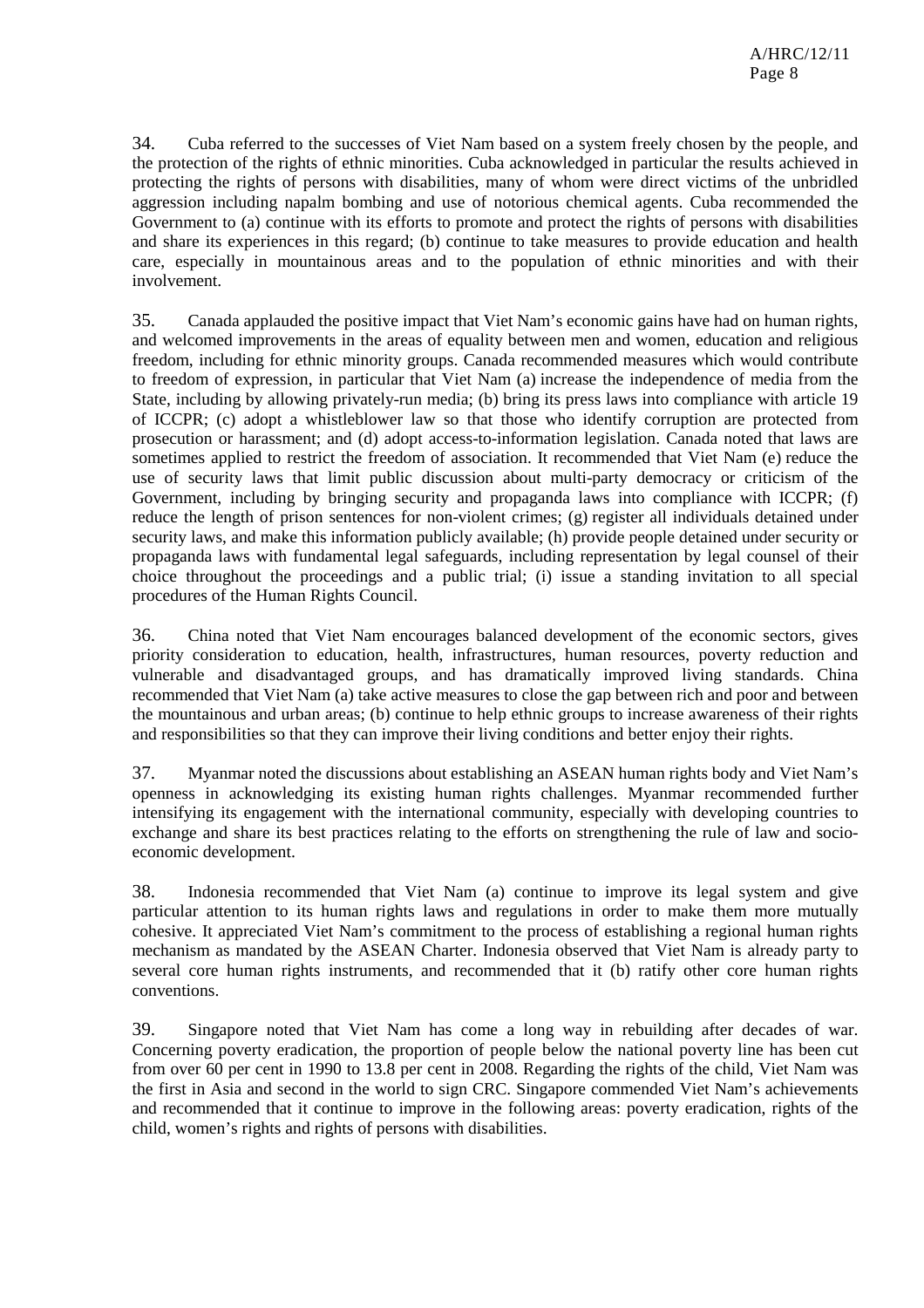40. The Democratic People's Republic of Korea appreciated a series of measures for human rights noting the achievements in the economy and other sectors. It recommended (a) continuing ongoing efforts for the betterment of the disadvantaged groups in society, including people with disabilities; (b) furthering efforts to engage all social and political organizations of the country in the promotion and protection of human rights; and (c) sharing with other countries its experiences in poverty reduction and agricultural development.

41. Norway recommended that Viet Nam (a) promptly fulfil its aim of limiting the use of capital punishment by reducing the scope of crimes subject to the death penalty, (b) give individuals, groups and organs of society the legitimacy and recognition to promote human rights and to express their opinions or dissent publicly, (c) adopt appropriate measures to disseminate widely and ensure full observation of the Declaration on Human Rights Defenders, (d) ensure that the media can operate freely and independently, and (e) ensure that the amended press law complies with ICCPR and that the legal framework allows the existence of privately owned media.

42. Noting the right to development, Malaysia recommended to that Viet Nam (a) speed up the law reforms and public administration programmes aimed at deepening and broadening democratic norms, principles and standards; (b) consider accession to the United Nations Convention against Transnational Organized Crime and its protocol to prevent, suppress and punish trafficking in persons; and (c) consider accession to the ILO Forced Labour Convention.

43. The Islamic Republic of Iran recommended (a) taking concrete measures for further promotion and protection of economic, social and cultural rights, including the right to development for better realization of the MDGs; (b) continuing judicial reform towards a healthy, strong, democratic and efficient judicial system, which is necessary as an enabling condition for the promotion and protection of human rights; (c) cooperating with the international community and neighbouring countries particularly in the fight against transborder organized crime, and fight against trafficking in women and children; (d) strengthening efforts in fighting against corruption, which negatively affects the enjoyment of human rights of everyone.

44. Brazil commended the Government for involving civil society in efforts and recommended that the Government (a) establish a permanent independent human rights monitoring body; (b) review the list of crimes for which the death penalty is imposed, with a view to abolishing capital punishment; (c) enhance women's access to health care, in particular sexual and reproductive health services; (d) accomplish progressively human rights goals set forth in resolution 9/12.

45. Sweden welcomed the efforts to improve access to health and education and recommended that Viet Nam (a) take further measures to prevent violence and discrimination against ethnic minorities. Sweden noted from the national report the more than 20 million Internet users in Viet Nam and recommended that (b) full respect for freedom of expression, including on the Internet, be incorporated in the forthcoming media law reform. Sweden recommended that Viet Nam (c) step up efforts to enable early ratification of CAT and (d) take further action to enforce the women's rights laws that have been passed and ensure that women are informed of their rights.

46. Noting challenges in connection with opening to the market economy, Benin recommended (a) adopting various measures for prevention and early diagnosis of transmissible diseases and pandemics, notably HIV/AIDS, by giving priority to vulnerable groups, particularly national minorities, the poor and sex workers, and (b) continuing efforts aimed at the promotion and protection of human rights.

47. The Netherlands recommended that the Government (a) ensures that press laws are in compliance with article 19 of ICCPR, (b) authorize independent and privately-run newspapers and magazines, and (c)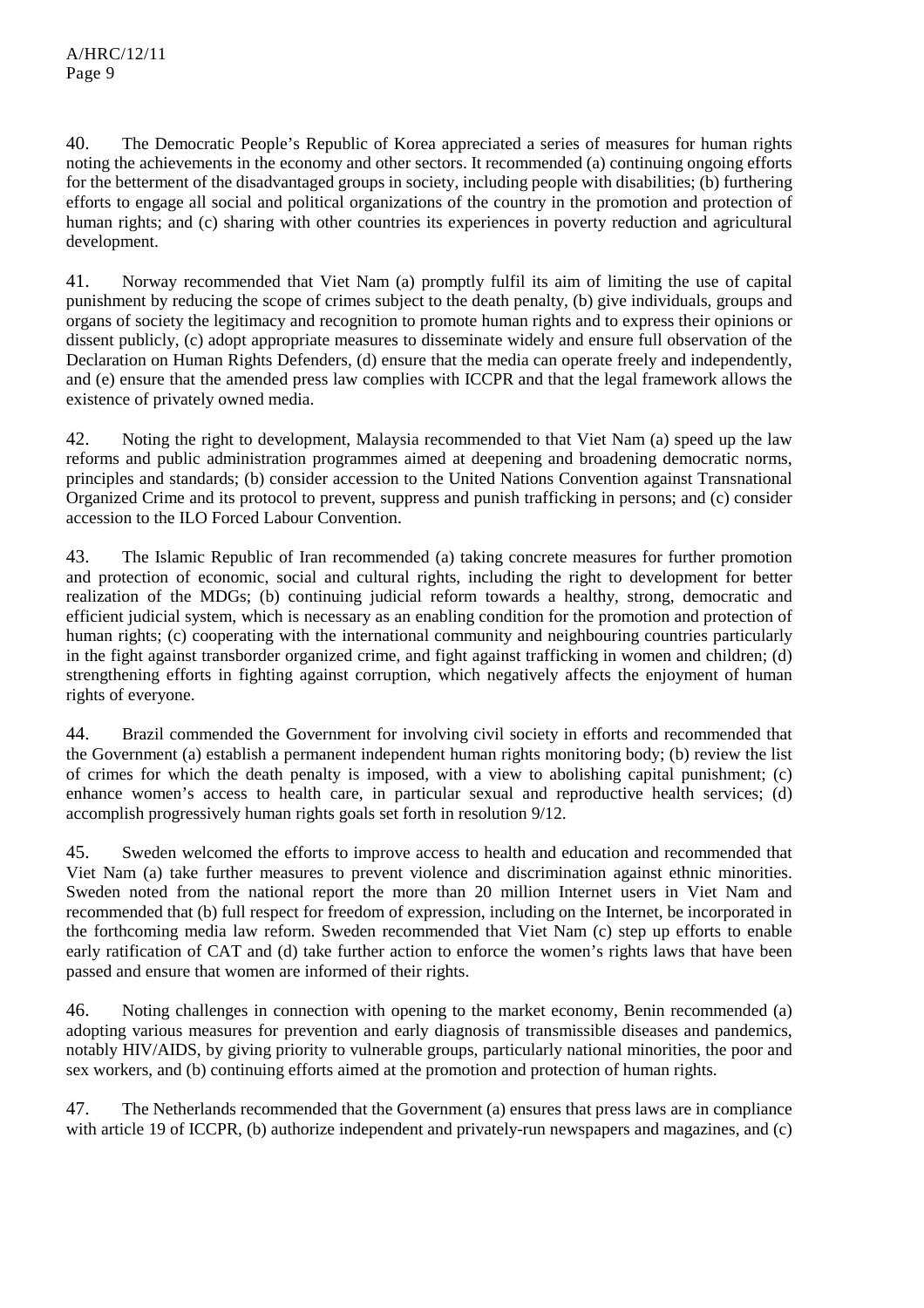lift restrictions on Internet usage such as filtering and surveillance. It welcomed steps towards the ratification of the United Nations Convention against Corruption. The Netherlands noted the generous number of invitations, and recommended that Viet Nam (d) consider issuing a standing invitation to all United Nations special procedures.

48. Australia welcomed the increasingly frank bilateral human rights dialogue between Australia and Viet Nam. It recommended that Viet Nam (a) consider strengthening press freedom protections contained in the 1999 press law to support these objectives; and (b) continue to work to ensure that key pieces of national legislation, including the 1999 Penal Code and 2003 Criminal Procedures Code, are consistent with its international human rights treaty commitments. Australia welcomed Viet Nam's commitment to consider accession and recommended that it (c) accede to CAT in a timely manner.

49. Yemen, noting the rapid economic growth which had enabled Viet Nam to strengthen sectors like education, health, infrastructure, human resources and poverty reduction, recommended that it share its experiences and lessons learned with other developing countries.

50. Cambodia appreciated the overall efforts and progress made by the Government in economic, social and administrative reform. It recommended that Viet Nam (a) continue its sustainable efforts and share its experiences and best practices in the area of poverty reduction with other developing countries, especially through the programme of South-South cooperation, while participating in international efforts to promote the right to development. It recommended that Viet Nam (b) continue efforts in its current economic and political platform to protect and guarantee people's rights, namely religious freedom, and continue and enlarge social security networks for the poor, vulnerable and other disadvantaged groups, improving their well-being and their participation in social associations and social groups.

51. While commending Viet Nam for its recent progress in terms of freedom of religion, the United Kingdom remained concerned that implementation of legislation remains patchy, particularly at the provincial level. It recommended that Viet Nam (a) engage substantively with international experts on the development of its media law and work to increase the independence of media institutions; (b) continue to build policy dialogue between the Government and independent civil society organisations; (c) engage in dialogue with international experts on legal developments, including the review of its Penal Code to allow less scope for open interpretation by judges and courts; (d) continue to undertake comprehensive training programmes for local officials and monitor progress on implementation of legislation; (e) re-engage with the Special Rapporteur on freedom of religion.

52. Egypt noted the rising economic growth, a sharp decline in poverty levels and progress in the areas of education, gender equality and the right to food. Egypt recommended (a) continuing efforts aimed at improving social security in the country, especially at this time of economic and financial crises; (b) continuing efforts to improve all political as well as economic, social and cultural rights in conformity with the universally agreed human rights standards and norms; and (c) devising plans and strategies enabling it to reach out to remote areas and members of the population and hence improve their living conditions and ensure the protection of their rights.

53. The Libyan Arab Jamahiriya noted that Viet Nam was among the first to implement a long-term plan for persons with disabilities, enabling them to be fully integrated in society. Notwithstanding efforts, there were a number of poor people and persons with disabilities who suffered from discrimination. It recommended that Viet Nam make the necessary efforts to improve the living conditions, stability and integration within society of persons with disabilities.

54. Japan noted that it has for many years assisted Viet Nam in developing the legal system and expressed its intention to continue to assist. Japan recommended that Viet Nam (a) continue to make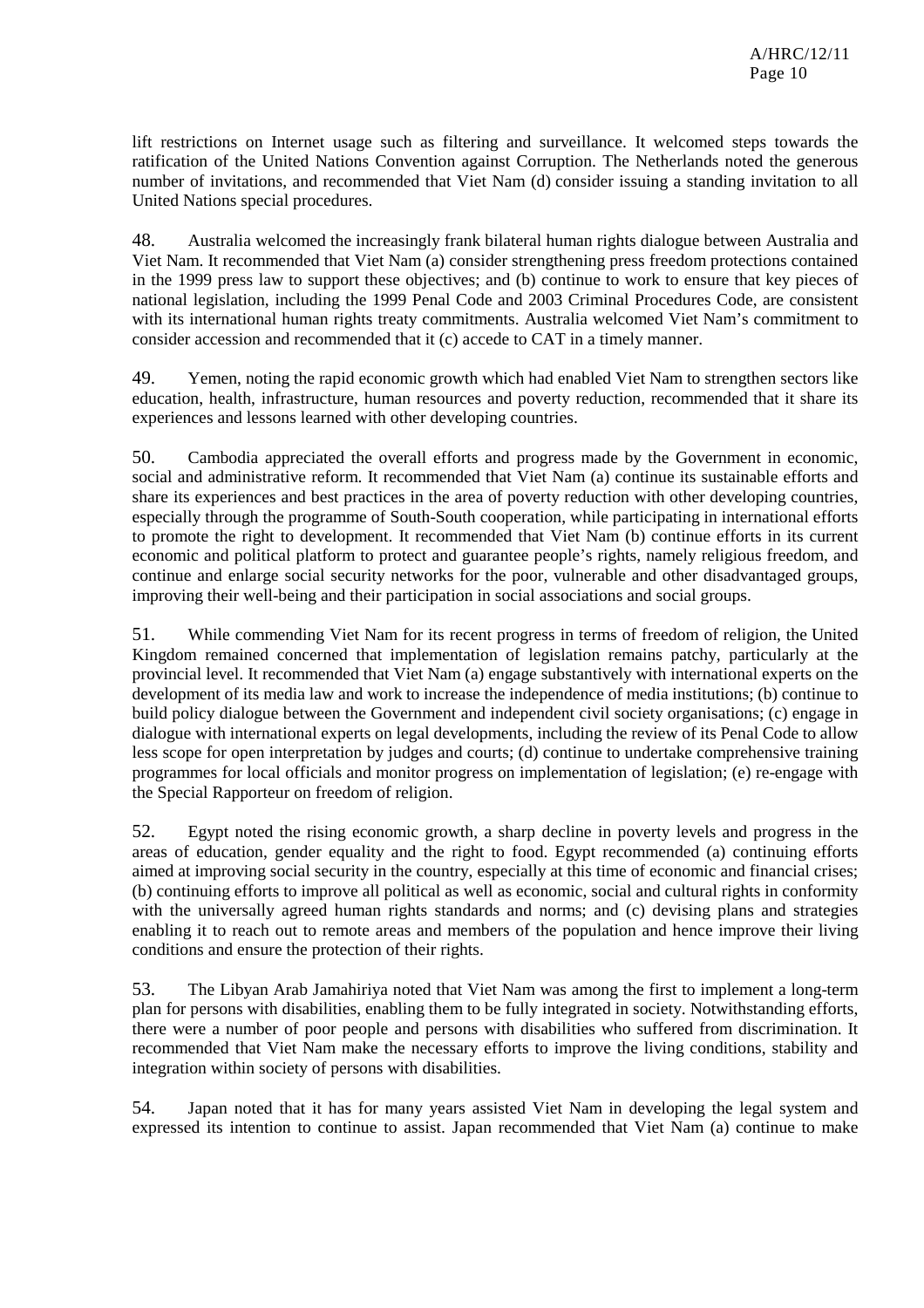further efforts to advance the human rights of socially vulnerable people, including ethnic minorities, persons with disabilities, women, children, persons with HIV/AIDS and victims of human trafficking; (b) develop its domestic legal system and ensure the appropriate execution of the law towards the implementation of the international human rights instruments to which it is party.

55. Highlighting Viet Nam's excellent results in, inter alia, poverty reduction, Mexico recommended (a) taking necessary measures to establish a national human rights institution in accordance with the Paris Principles; (b) enhancing its cooperation with the United Nations special procedures, particularly extending an invitation to the Working Group on Arbitrary Detention; and, with a view to complementing the initiatives taken by the Government concerning ethnic minorities, (c) favourably considering the ratification of ILO Convention No. 169 concerning Indigenous and Tribal Peoples in Independent Countries.

56. Azerbaijan noted the legal basis existing in Viet Nam to protect and promote children's rights. It recommended that the Government (a) continue its efforts in the field paying inter alia particular attention to vulnerable groups such as children, women, persons with disabilities and ethnic minorities. It asked whether Viet Nam envisaged establishing a national system to receive, monitor and investigate complaints on child abuse. It noted that patriarchal attitudes and domestic violence still remain a challenge. It recalled that a number of the country's reports to treaty bodies are overdue, and asked about the reasons. Azerbaijan recommended that Viet Nam (b) consider ratifying ICRMW and CPD; and (c) establish a national human rights institution in compliance with the Paris Principles.

57. Sri Lanka stated that Viet Nam more than any other country has stood up for the human rights of its own people and throughout the world by fighting for national independence, freedom and social progress. It noted that nothing is more precious than independence and freedom, which the people of Viet Nam have demonstrated. Sri Lanka commended the national report of Viet Nam and urged that the five lessons contained in the national report be disseminated as widely as possible and that Viet Nam disseminate its rich experience globally as much as possible.

58. Noting that Viet Nam is faced with challenges in vocational training, improving natural disaster management and protection of vulnerable groups, the Syrian Arab Republic recommended (a) continuing its efforts to meet these development challenges, achieve sustainable development and enhance the State capacities to protect rights and fundamental freedoms of all Vietnamese citizens; and (b) sharing the five lessons included in its national report with developing countries.

59. New Zealand welcomed the commitment to strengthen cooperation and recommended that Viet Nam (a) issue a standing invitation to all special procedures and, in particular, that it seeks visits by the Special Rapporteurs on freedom of religion or belief, freedom of expression, torture and violence against women. It recommended that Viet Nam (b) permit independence of the media, improves its implementation article 19 of ICCPR and allow the establishment of privately-run media organizations. New Zealand was interested to hear what steps Viet Nam is taking to combat discrimination against women. It recommended that Viet Nam (c) take steps to abolish the death penalty and increase transparency around its use; and (d) establish a national human rights institution, in accordance with the Paris principles.

60. Austria referred to article 120 of the Criminal Procedure Code and asked if the Government is considering any changes. Austria recommended that the Government (a) take concrete steps to effectively ensure that all persons deprived of their liberty are brought before a judge without delay. Referring to concerns about Decree No. 89/198, it recommended that the Government (b) provide public information on how many detention camps the police and military have in fact set up and how many persons are detained therein; and (c) ensure unhindered access to legal representation by persons detained in such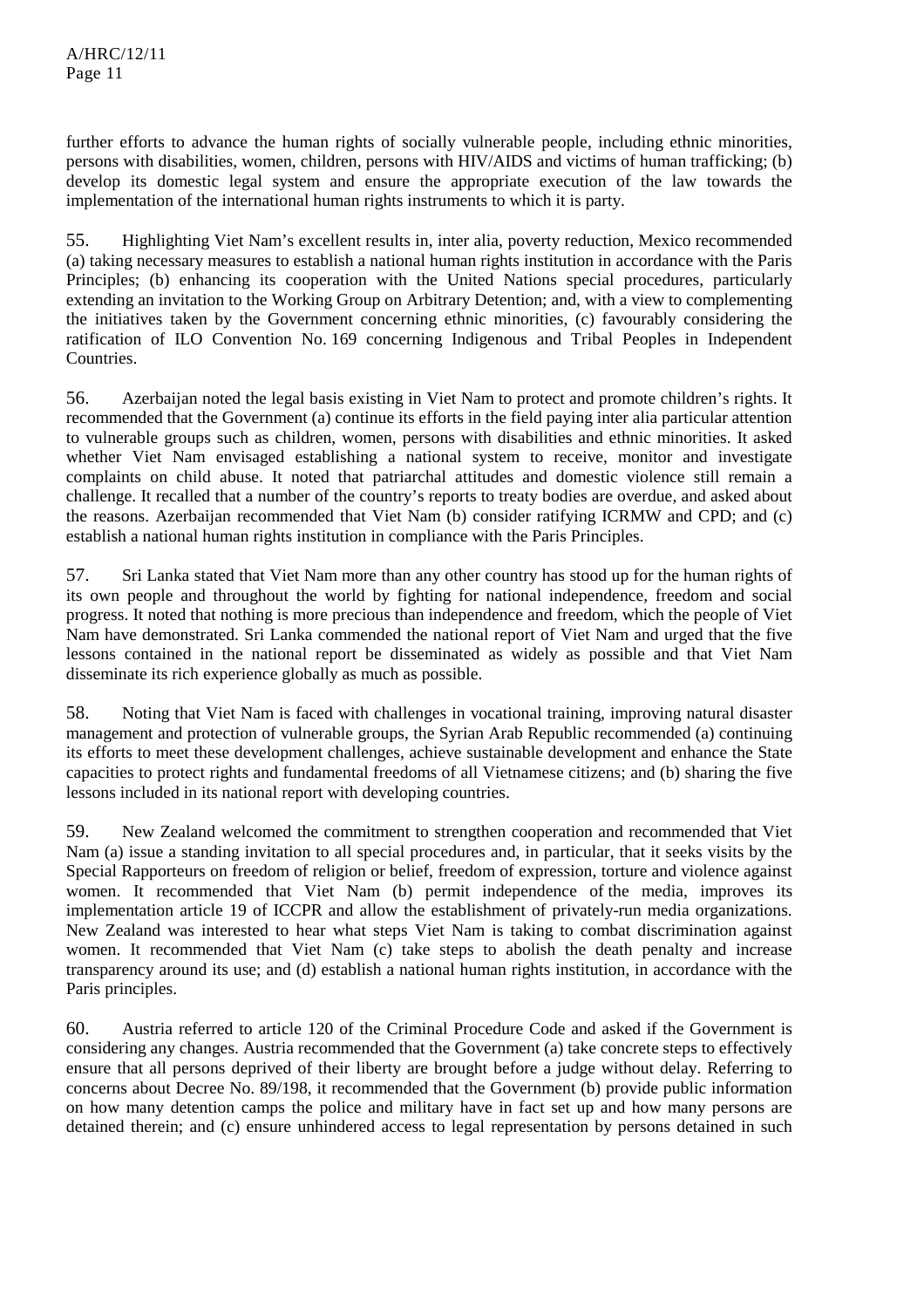facilities. Austria recommended (d) intensifying efforts to combat child prostitution, providing effective support to the children affected and sensitizing the police to this problem in particular through adequate training courses.

61. Switzerland was carefully monitoring measures to deal with corruption. It noted that mass media play a crucial role and recommended that Viet Nam (a) ensure that the review of the press law follows the international standards on this subject, particularly with respect to protection of journalists. It recommended that Viet Nam (b) revise its legislation on the death penalty to bring it into line with existing international standards on the subject, especially concerning transparency. Switzerland urged Viet Nam (c) to fully implement the land law and (d) to issue a standing invitation to all special procedures.

62. Bangladesh stated that rapid economic progress, pro-people policies and ongoing legal reform will contribute to improvements. Bangladesh recommended that the Government (a) share its successful development experiences in the area of poverty alleviation, agricultural reform, education and health care with other developing countries; (b) strengthen its efforts in generating social awareness on positive gender roles, targeting particularly alleviation of existing gender-based disparities in education and the labour market; and (c) continue ongoing legal reforms and seek technical assistance from relevant international partners if deemed necessary.

63. Asking whether Viet Nam would accept a visit by the Special Rapporteur on freedom of opinion and expression, Finland recommended (a) allowing media to take their watchdog role in society, (b) amending its press law to comply with ICCPR, and (c) repealing or amending its Penal Code to ensure that it cannot be applied in an arbitrary manner to prevent the freedom of expression. Asking whether Viet Nam would accept a visit by the Special Rapporteur on extrajudicial, summary or arbitrary executions, Finland recommended (d) imposing a moratorium on executions immediately with the ultimate goal of abolishing the death penalty altogether.

64. Germany noted the concerns of the Committee on the Rights of the Child about the increasing level of child prostitution and sex tourism and asked about measures taken. Germany recommended (a) strengthening cooperation with United Nations human rights mechanisms; (b) inviting and facilitating the visit of the Special Rapporteur on freedom of religion and belief; (c) establishing a national human rights institution in accordance with the Paris Principles; (d) taking all necessary measures to end restrictions on the rights to freedom of expression and peaceful assembly. It also recommended (e) publishing all information about the imposition and use of the death penalty, including information on executions carried out and (f) reducing the number of offences liable for the death penalty.

65. Turkey encouraged the Government to extend an open invitation to all special procedures and recommended that the Government (a) take concrete action to strengthening the legal basis for the accountability of State authorities and improvement of judicial scrutiny over their activities. It asked about measures to improve the juvenile justice system and recommended the Government to (b) pursue judicial and administrative reforms with a time-bound action plan to build an effective, open and transparent legal system based on the rule of law. It recommended that the Government (c) ratify the Protocol to Prevent, Suppress and Punish Trafficking in Persons and (d) continue its socio-economic development plans and take targeted measures to ensure active participation of women in the labour market.

66. The United States recommended that Viet Nam (a) demonstrate its commitment to article 69 of its Constitution, article 19 of ICCPR and article 19 of the Universal Declaration of Human Rights by ensuring freedom of expression for members of the press without fear of arbitrary arrest or prosecution, provide for the free flow of information on the Internet and abolish restrictive regulations on blogging and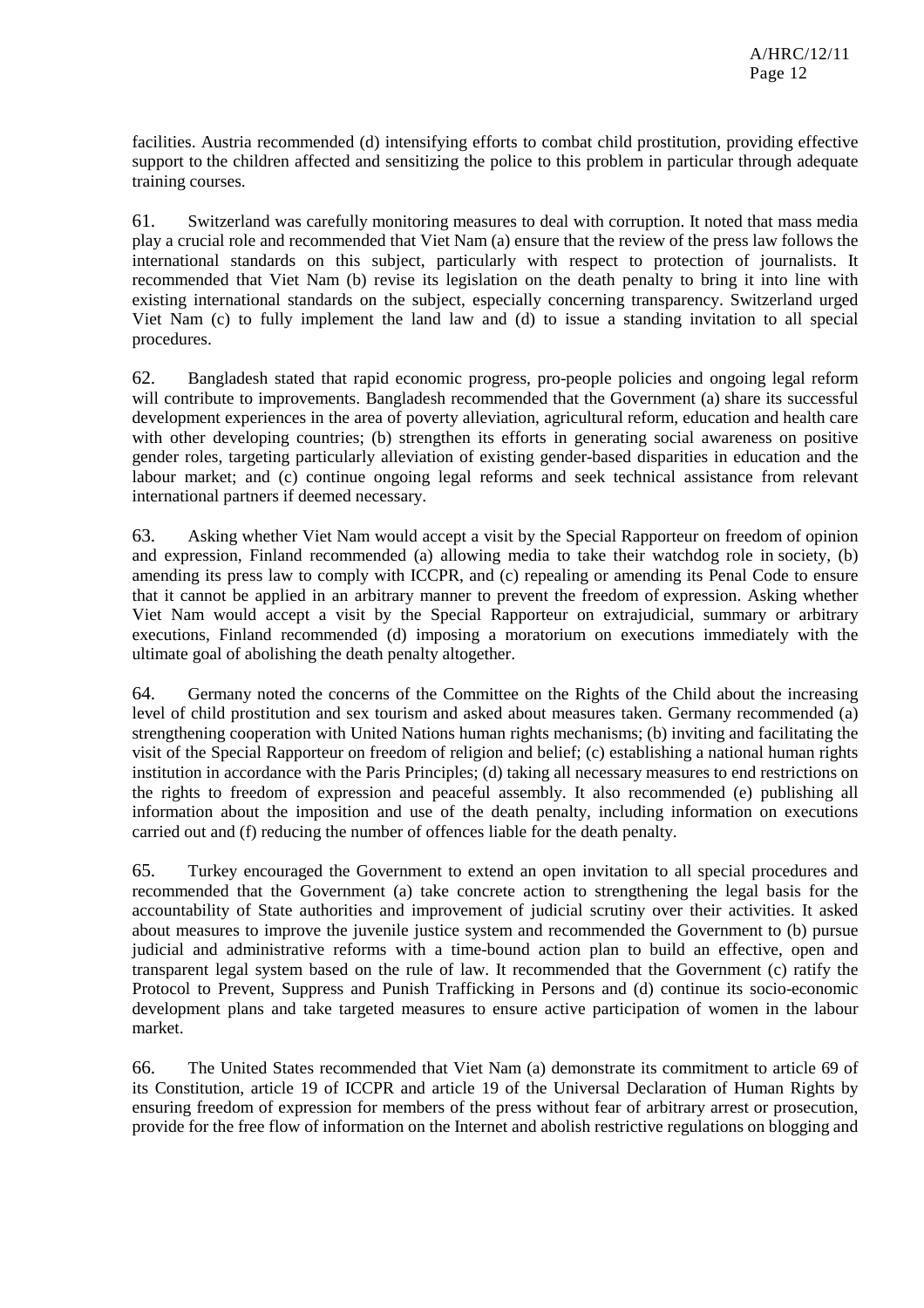the media; (b) demonstrate its commitment to articles 50 and 69 of the Constitution, articles 19, 21, and 22 of ICCPR and article 20 of the Universal Declaration by allowing individuals to speak out on the political system and by releasing all prisoners of conscience, such as Father Nguyen Van Ly, Nguyen Van Dai and Le Thi Cong Nhan, and abolish vague "national security" provisions such as articles 84, 88, and 258 used to convict those who voice dissent against the Government or its policies. It recommended that the Government (c) in accordance with article 70 of the Constitution, speed the process for the local registration of churches and religious organizations as mandated under the framework on religion and allow for an equitable resolution of property disputes as required under the Constitution and the Prime Minister's decree on religious property, and (d) recognize the United Buddhist Church of Vietnam and allow it to function independently of the Vietnamese Buddhist Sangha as well as allow multiple branches of the Hao Hao and Cao Dai faiths.

67. Morocco requested further information on the Peoples' Inspection Councils and Public Investment Surveillance Councils. Morocco recommended: (a) reinforcing advocacy and information measures through specific human rights education and training programmes; (b) continuing paying attention to equality of opportunities, and creating favourable conditions for people residing in rural and mountainous areas; (c) taking supplementary measures to support access of minority children to education by helping them maintain and develop their traditions and languages; (d) continuing national efforts aimed at combating forced labour and trafficking in persons; (e) taking necessary measures to prevent, suppress and punish trafficking in persons, particularly women and children.

68. India noted that the Committee on the Rights of the Child welcomed national action plans on children and trafficking in women and children, and it appreciated acknowledgments of challenges including the rich-poor gap and urban-rural disparity. It recommended that the Government (a) continue to pay special attention to disadvantaged sections of the society, in particular the ethnic minorities and persons with disabilities, so as to ensure their fuller participation in the socio-political life of the country. It also recommended that the Government (b) continue its efforts to preserve the language and culture of the country's ethnic minorities.

69. In responding to statements, the delegation of Viet Nam noted the Government's principle to guarantee social equality to allow all people to enjoy the benefits of development. The Government is determined to take stronger measures, such as additional programme in areas with a high proportion of poor households, vocational training for farmers, implementation of insurance and voluntary insurance, programmes on social housing for the poor, students, migrant workers, ethnic minorities, allocation of land for production, and provision of added resources for social safety from the State budget. The target is to bring the poverty rate below 10 per cent in 2010.

70. The delegation noted that international standards on the rights of employees and on trade unions are stipulated and protected in the Constitution and laws, and that Viet Nam has signed and ratified a number of ILO conventions. Vietnam's trade union has nearly 8 million members in enterprises of both State and private sectors and is the legitimate representative body in protecting the interest of employees. Vietnam is studying the contents of the remaining conventions, including ILO Conventions 87 and 98.

71. Viet Nam will strictly enforce the law on gender equality and the law against domestic violence, which was adopted in 2006.

72. The delegation noted that Viet Nam is a unified country with 54 ethnic groups, 53 of which are minorities making up nearly 14 per cent of the population. The equal political rights of the ethnic minorities are proclaimed in the Constitution, and any ethnic-based division or discrimination is forbidden. The proportion of ethnic minorities in all levels of the administration is increasing. Nationalities enjoy equality in education and health care, and the cultural identities, language and scripts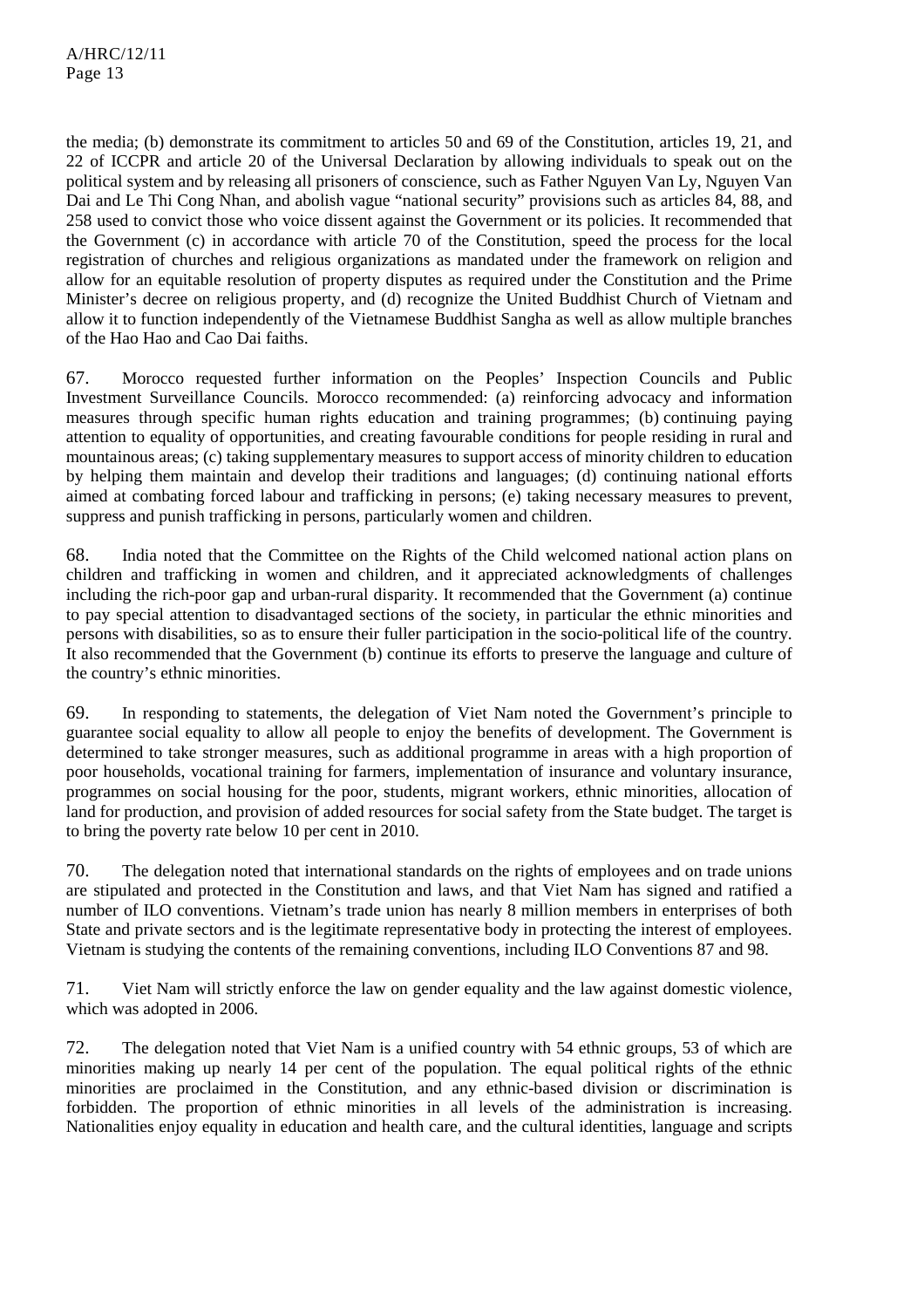of all nationalities are preserved and promoted. Viet Nam builds houses for poor ethnic minority people, promoting education and builds boarding schools for ethnic minority students. Languages and scripts of the ethnic minorities are taught in their schools and public offices; the areas of ethnic minority people have seen rapid development and improved conditions, with places of worship preserved and upgraded. The delegation acknowledged that ethnic minority areas still lag behind in terms of development

73. On religious issues, the State considers religion and belief a legitimate demand of the people, as proclaimed in the Constitution and legal documents. Viet Nam has 20 million followers of Buddhism, Catholicism, Protestantism and Islam, among others. Religious activities as Vesak of Buddhism, Christmas and Easter of Catholicism and Protestantism and Ramadan of Islam are organized with the participation of hundreds of thousands of followers. Viet Nam has also allocated land for the religions to build worshipping places. Religious texts have been printed in ethnic minority languages, such as Bana, Ede, Jarai and Khmer.

74. The Criminal Code had stipulated 44 offences subject to the death penalty; that was now reduced to only 29 offences and the death penalty was only applied to extremely serious crimes, such as drug trafficking and cruel murder to deter the criminals. Public opinion in Viet Nam is not yet ready for the complete removal of the death penalty. In 2006, Vietnam revised the law on complaints and denunciation, which allows organizations and individuals to lodge lawsuits in the judicial court to review the decisions made by administrative agencies related to the legitimate rights of the plaintiff.

75. The delegation stated that Viet Nam has enacted codes, laws and provisions to ensure social safety and deal strictly with acts infringing on national security and social stability, including the 1999 Criminal Code and the 2004 Law on National Security. The laws related to national security are in conformity with Viet Nam's socio-economic and political conditions as well as the international laws that Viet Nam has acceded to. There are no so-called "prisoners of conscience" and no one is arrested for criticizing the Government; only those who violate the laws have to bear criminal responsibility.

76. The delegation stated that any violations committed by individuals, State agencies or law enforcement officers shall be strictly dealt with in accordance with the law in force. Joining CAT is in principle in conformity with the policy and law of Viet Nam, which is taking speedy steps to join this Convention.

77. On the conditions of detention and reform of inmates and those subjected to temporary detention and investigation and interrogation, the delegation noted that all citizens have the right to complaints, and that in case of miscarriage of justice, those involved in the proceedings must compensate and can even be prosecuted criminally. The delegation reaffirmed that Vietnamese law prohibits all acts of torture and there is no practice of torture or degrading treatment of law offenders and those under detention for investigative purposes. It also stated that there are no detention camps of the military or police in Viet Nam. Every year, the State grants special amnesty for inmates with good conduct. In early 2009, 15,000 inmates were commuted and released.

78. Furthermore, the courts abide by the principle of equality, and no one is deemed guilty and punished, including being put under probation, until so found and sentenced by the court. Judges and people's grand juries are independent and only abide by the law, and Vietnamese law has strict rules on temporary arrest and detention. The delegation referred to an increased interest in judicial reform, which aims to make court hearings more democratic and transparent. The courts have ordered cash compensation for 80 per cent of those making petitions for remedy, and the rest of the cases are being settled.

79. The delegation referred to Constitutional provisions and stated that the rapid development of the press in Viet Nam testifies to the freedom of speech, freedom of press and the right to information. The press, inter alia, monitors the implementation of laws and is indispensable for combating corruption. Every citizen has the right to provide feedback on socio-economic development plans and programmes,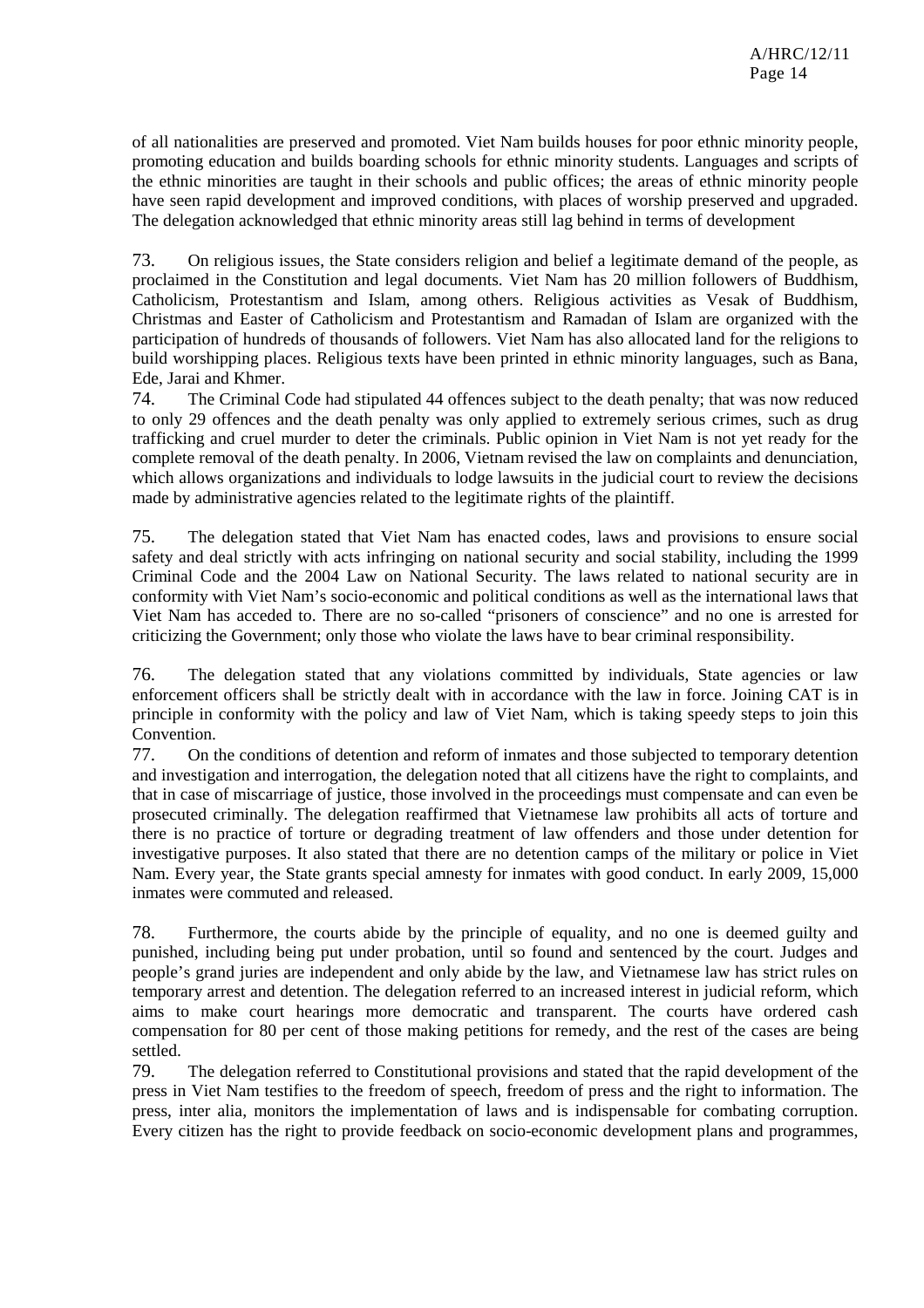and many cases of corruption and wrongdoing have been detected and denounced by the people and brought to justice. With people's feedback, authorities have cancelled or adjusted many major construction projects. The Government has implemented training and retraining programmes for over 2,000 journalists, thus helping improve the quality and reliability of the media. The law stipulates that socio-political and professional organizations are allowed to publish newspapers, and a new draft press law will consider allowing enterprises to publish newspapers.

80. Côte d'Ivoire noted that Viet Nam provides appropriate nutrition for its population and that 20 per cent of its budget is dedicated to education. It recommended that Viet Nam (a) continue and enhance efforts to reduce the level of poverty, especially for vulnerable groups, so as to boost employment, improve access to health and increase available social housing, and (b) continue reforming the judiciary and civil service and building a State based fully on the rule of law.

81. While commending the efforts, the Republic of Korea expressed concern that some parts of the rural population, ethnic minority women and children and persons with disabilities benefit little from the improved economic conditions. It recommended strengthening efforts in the areas of civil and political freedoms that include freedom of expression and the press and freedom of religion.

82. Nigeria noted challenges faced, including limited resources, inadequate training for judicial personnel and the high unemployment rate. Nigeria called on the international community to provide the necessary resources. Nigeria recommended that Viet Nam (a) ratify CPD and put in place the draft law on people with disabilities in timely fashion; (b) sign and ratify the CAT as recommended by the Committee on the Elimination of Discrimination against Women in 2007; and (c) improve prison conditions.

83. Argentina recommended that Viet Nam (a) take the necessary steps to comply with ICCPR, particularly to reduce cases of arbitrary detention and ensure that the right to a fair trial based in law is guaranteed; (b) take the necessary steps to ensure that citizens can fully enjoy these rights; (c) consider the possibility of inviting the Special Rapporteurs on freedom of expression and freedom of religion to visit the country. Argentina recommended (d) ratification of the second Optional Protocol to ICCPR to abolish the death penalty; until this happens it commends the reduced number of crimes to which this penalty is applicable and hopes that this will be done in accordance with international standards and in full transparency. Argentina recommended that Viet Nam (e) ratify CED, the Rome Statute, the Palermo Protocol and the conventions on refugees and stateless persons. It asked about experiences in reforming the judicial system, rebuilding institutions in a post-conflict situation, and on measures to reduce hunger and meet the needs of vulnerable groups.

84. South Africa noted that promotion and protection of the human rights of persons with disabilities, especially those wounded in the war, is an example of a best practice to be emulated. It recommended ratifying CPD.

85. France referred to a draft bill in 2008 to revise the criminal code to reduce the number of crimes to which capital punishment is applicable, and asked when this is likely to be approved. It asked if Viet Nam would be willing to host visits by all requesting special rapporteurs and not only those working on economic, social and cultural rights. It asked about measures to prevent, combat and eradicate discrimination and violence against persons belonging to ethnic minorities. France recommended that the Government (a) take measures advocated by the Human Rights Committee to bring to an end restrictions to freedom of expression and opinion and to end, notably, restrictions on the creation of private media at the same time; (b) set up a national human rights institution in accordance with the Paris Principles; and (c) sign and ratify the Rome Statute.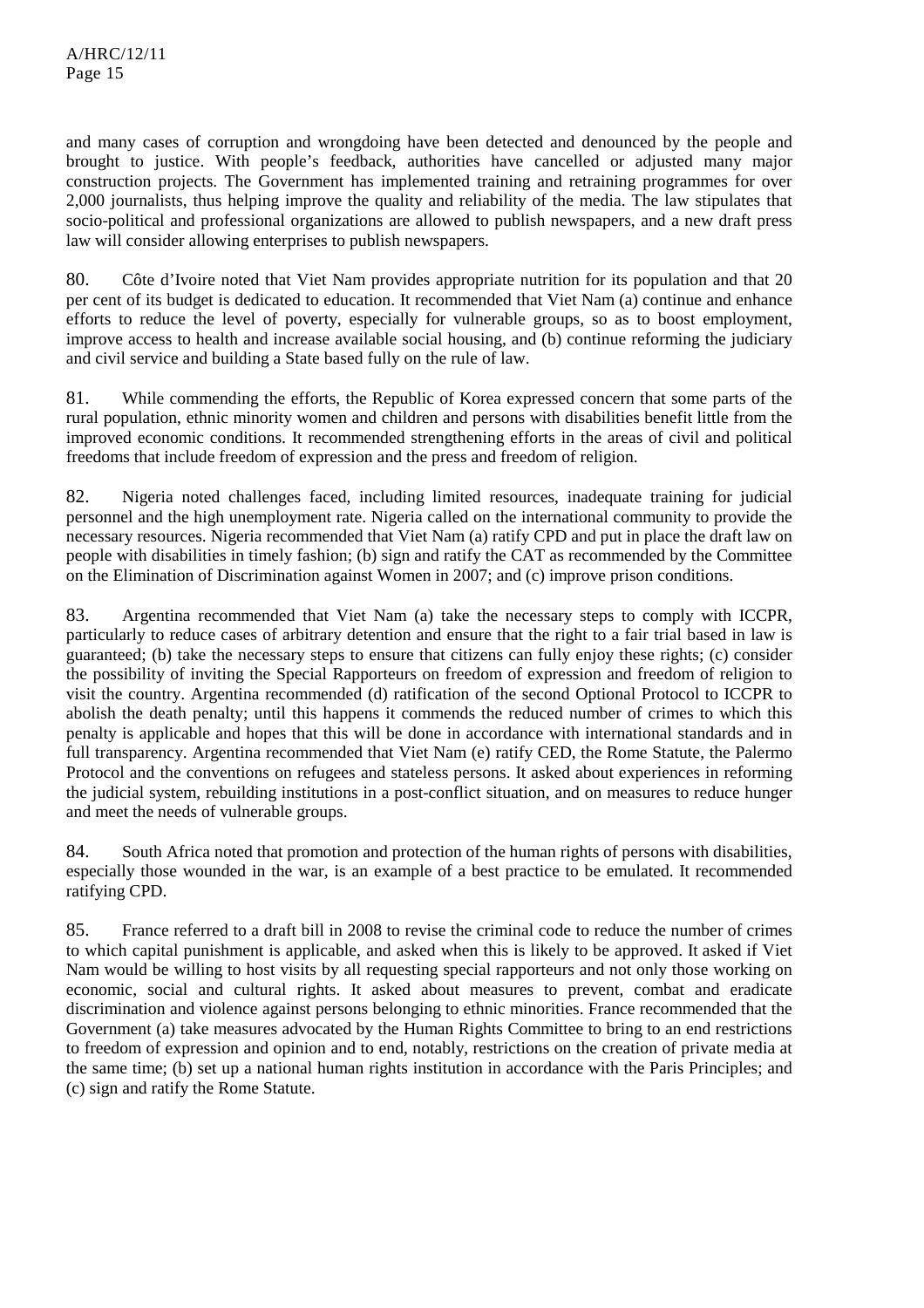86. Lebanon commended the ongoing efforts and noted that these have to be measured against the challenges of poverty, lack of adequate infrastructure and global crisis. Lebanon recommended that Viet Nam (a) maintain its commitment to strike a balance between the opening up of their economy and minimizing the adverse impacts on the most vulnerable and disadvantage groups in the society. It recommended that Viet Nam (b) uphold the progress it has achieved in ensuring religious freedom to the different communities and ensuring that religious and belief activities continue to be a vibrant and enriching feature of Vietnamese society.

87. Italy recommended (a) stepping up efforts to ensure the full respect of freedom of religion and worship, including by reviewing laws and provisions at all levels, related to the freedom of religion, in order to align them with article 18 of ICCPR; (b) giving a positive reply to the request to visit the country made by the Special Rapporteur on freedom of religion in 2008; (c) fully guaranteeing the right to receive, seek and impart information and ideas in compliance with article 19 of ICCPR; and (d) developing a national strategy to include in the school system at all levels appropriate measures in the field of human rights education in accordance with the Plan of Action 2005-2009 of the World Programme for Human Rights Education.

88. Mauritius urged the international community to continue to assist in the area of poverty reduction. It noted developments to, inter alia, strengthen the legal basis for the accountability of State authorities in implementing human rights treaties. Mauritius asked for information on any plans to establish a national human rights institution, as also recommended by the Human Rights Committee, and on any challenges faced in this regard. It sought more information on any recent reforms to the judicial system, including with respect to legal aid.

89. Chile appreciated the efforts to fight extreme poverty. Chile recommended to Viet Nam that it consider (a) ratifying CAT and (b) the Optional Protocol thereto as soon as possible. Chile also noted the intention expressed to reduce the scope of the application of this punishment. Chile asked for more information about actions intended to redress, inter alia, the need to maintain social and political stability in order to achieve development, what Viet Nam understands by this concept, and how Viet Nam is going to ensure stability without imposing one single model on society.

90. Poland recommended (a) establishing a permanent independent human rights monitoring body, including child rights monitoring body. Noting reports that members of particular religious groups are facing serious limitation in the exercise of their right to freedom of religion and belief, Poland recommended (b) ensuring that legislation and the practice of the State are in full compliance with the requirements of article 18 of ICCPR. It recommended (c) repealing ordinance 44 on regulating administrative justice, which authorizes administrative detention, house arrest or detention in special protection centre and psychiatric facilities for two-year renewable periods without trial.

91. Pakistan referred to ongoing challenges acknowledged, and asked about specific measures being considered to ensure and enhance socio-cultural harmony among various ethnic and religious minorities. Pakistan recommended that Viet Nam (a) give priority and pay special attention to the problems faced by different minority groups, in particular the student community; (b) expedite implementation of its voluntary commitments; (c) enhance effectiveness of its legal, executive judiciary and law enforcements reforms, in line with international human rights standards.

92. Burkina Faso encouraged Viet Nam to further cooperate with the various United Nations special mechanisms, which would be proof of transparency and cooperation. Burkina Faso urged Viet Nam to continue its efforts in favour of the effective respect of individual and collective liberties. Burkina Faso recommended Viet Nam to strengthen its institutional mechanisms for the promotion and efficient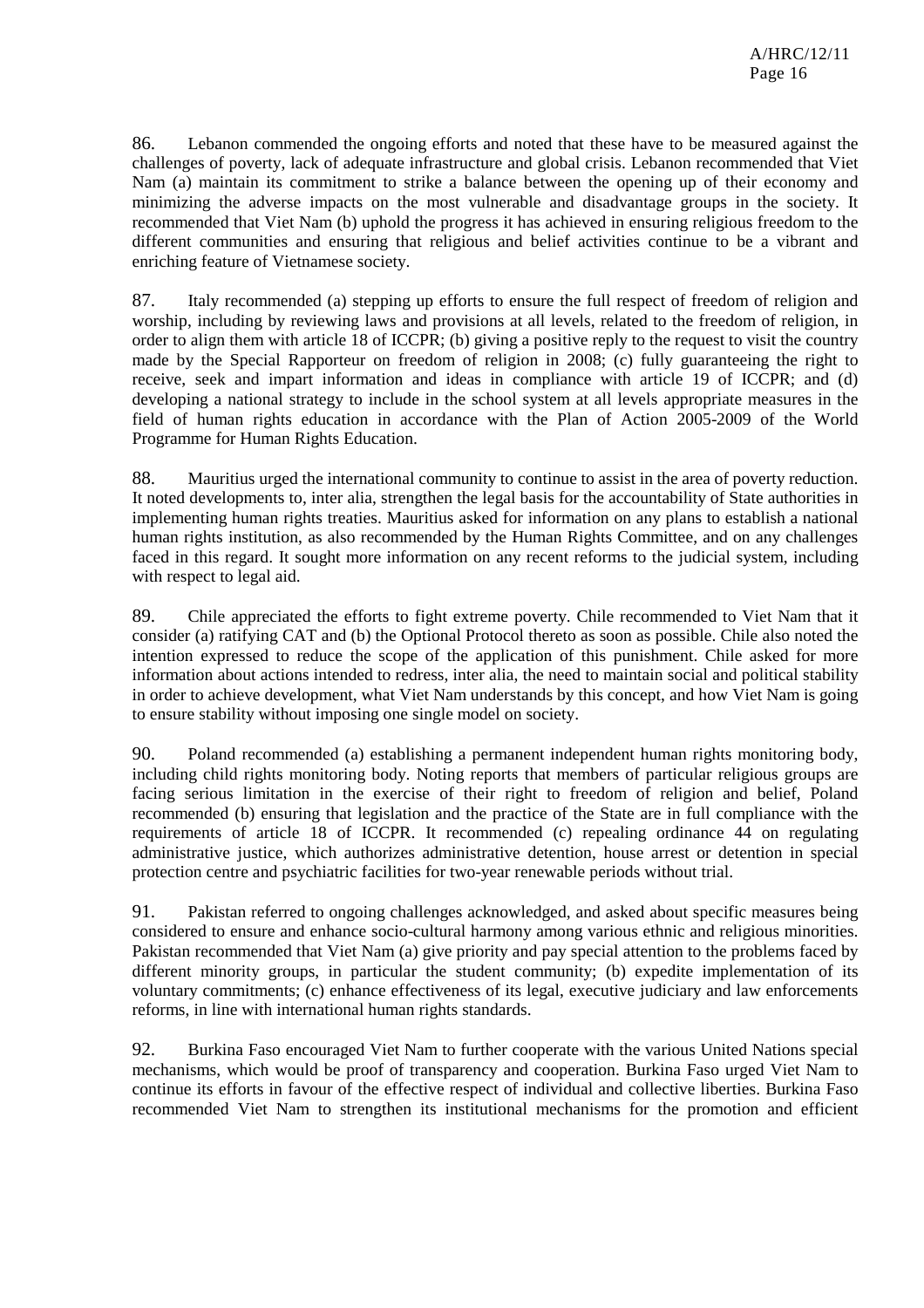protection of human rights by implementing the various international Conventions to which it is party and called upon the international community to back Viet Nam in this endeavour.

93. Brunei Darussalam appreciated Viet Nam's cooperation in ASEAN's efforts towards establishing a human rights body. Brunei Darussalam supported Viet Nam's commitments to continue working with other countries, the United Nations and agencies to ensure better enjoyment of human rights in the country.

94. Palestine noted the fight against gender disparities as a matter of concern, and commended that the situation is improving due to the Law on Gender Equality. It noted that Viet Nam still has to deal with the maintenance of poverty for some categories of the population, epidemics, natural disasters and climate change, which the leadership of the country is fully aware of. Palestine recommended Viet Nam to pursue its work, with the proper perspective it shows continuously, particularly in the training of its governmental staff.

95. Nepal noted with great appreciation the increasing role of the National Assembly in legislating and managing diverse views. It recommended Viet Nam to continue its efforts to preserve languages and culture of ethnic minorities and to promote and protect economic, social and cultural rights of its people, and share its experience on poverty reduction and agriculture development.

96. Zimbabwe recommended (a) sharing and exchanging its experiences with other nations, especially developing ones, in legal system reforms and (b) continuing the momentum on the provision of quality goods and services especially in education and health and in the disadvantaged areas that are difficult to access and those with a high preponderance of minorities.

97. Tunisia congratulated Viet Nam for the ideology underpinning political action being focused on the people, constituting both a purpose and driving force of political and social development. Tunisia welcomed the commitments of Viet Nam in paragraph 88 of the national report, and recommended it to continue the reforms under way, notably the attention to the promotion of the rights of women and children, and providing necessary protection and personal fulfilment.

98. Belarus noted considerable development in all sectors and the particular importance of having the right to work properly guaranteed. Belarus recommended that Viet Nam (a) continue the process of acceding to the appropriate ILO Conventions. Belarus noted that Viet Nam tries to comply with its obligations, and recommended that it (b) continue to accede to international human rights instruments and the regular reporting system attached thereto.

**ثانياً – الاستنتاجات و/أو التوصيات** 

-٩٩ نظرت فييت نام في التوصيات المقدمة في أثناء الحوار التفاعلي، وترد فيما يلي قائمة بالتوصيات التي تحظـى بتأييد فييت نام:

-١ الاستمرار في الوفاء بالتزاماهتا بموجب المعاهدات الدولية التي هي طرف فيها (الجزائر)؛

-٢ النظر في التصديق على اتفاقية حقوق الأشخاص ذوي الإعاقـة (جنـوب أفريقيـا) (أذربيجـان) (نيجيريا)؛ والقيام في الوقت المناسـب بـصياغة مـشروع القـانون المتعلـق بالأشـخاص ذوي الإعاقة (نيجيريا)؛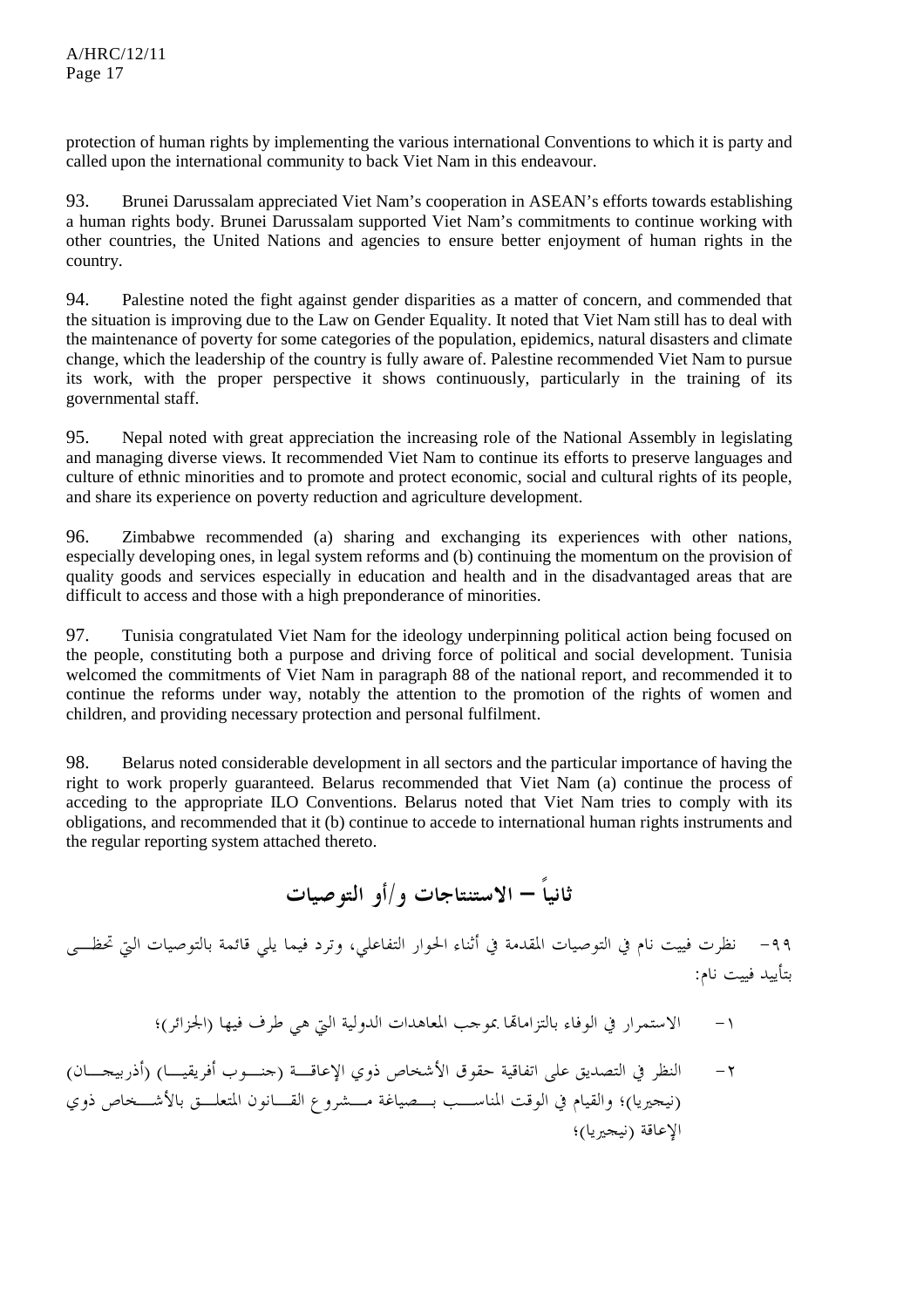- -٣ الانضمام، في الوقت المناسب، إلى اتفاقية مناهضة التعذيب (أستراليا) (السويد) (نيجيريا)؛ وفقاً لمـا أوصت به اللجنة المعنية بالقضاء على التمييز ضد المرأة في عام ٢٠٠٧ (نيجيريا)؛ النظر في الانضمام إلى اتفاقية مناهضة التعذيب (الجزائر)؛ النظر في التصديق على اتفاقية مناهضة التعذيب (شيلي)؛
- ٤ النظر في الانضمام إلى اتفاقية الأمم المتحدة لمكافحة الجريمة المنظمة عبر الوطنية (ماليزيا) وبروتوكولها المتعلق بمنع الاتجار بالأشخاص، وبخاصة النساء والأطفـال، وقمعـه والمعاقبـة عليـه (ماليزيـا) (الأرجنتين) (تركيا)؛
- -٥ النظر في التصديق على الاتفاقية الدولية لحماية جميع الأشخاص من الاختفاء القـسري، والاتفاقيـة الخاصة بوضع اللاجئين، والاتفاقية الخاصة بوضع الأشخاص عديمي الجنسية، ونظام روما الأساسـي للمحكمة الجنائية الدولية (الأرجنتين)؛
- -٦ النظر في التصديق على الاتفاقية الدوليـة لحمايـة حقـوق جميـع العمـال المهـاجرين وأفـراد أسرهم (أذربيجان)؛
- -٧ مواصلة الانضمام إلى الصكوك الدولية لحقوق الإنسان والالتزام بنظام الإبلاغ المنتظم الخاص بكـل صك من تلك الصكوك (بيلاروس)؛
	- -٨ النظر في التصديق على الاتفاقيات الرئيسية المتبقية المتعلقة بحقوق الإنسان (إندونيسيا)؛
- -٩ تطوير نظامها القانوني المحلي وضمان التنفيذ والتطبيق الملائمين للقوانين التي تمهد لتنفيذ الـصكوك الدولية لحقوق الإنسان التي هي طرف فيها (اليابان)؛
- -١٠ تعجيل الإصلاحات القانونية وبرامج الإدارة العامة التي هتدف إلى تعميق وتوسيع نطـاق القواعـد والمبادئ والمعايير الديمقراطية (ماليزيا)؛
- -١١ بدء حوار مع خبراء دوليين بشأن تطور النظم القانونية، بما يشمل استعراض قانون العقوبات في فييت نام بغرض تضييق مجال تفسير هذه الأحكام من قبل القضاة والمحاكم (المملكة المتحـدة)؛ مواصـلة العمل من أجل مواءمة الأجزاء الرئيسية من التشريعات الوطنية، بما في ذلك قانون العقوبات لعـام ١٩٩٩ ومجلة الإجراءات الجنائية لعام ،٢٠٠٣ مع التزاماهتا بموجب المعاهـدات الدوليـة لحقـوق الإنسان (أستراليا)؛
- -١٢ تدعيم آلياهتا المؤسسية من أجل تعزيز حقوق الإنسان وحمايتها حماية فعالة عن طريق تنفيذ مختلـف الاتفاقيات الدولية التي هي طرف فيها وتوجيـه نـداء إلى اجملتمـع الـدولي لـدعم مـساعيها (بوركينا فاسو)؛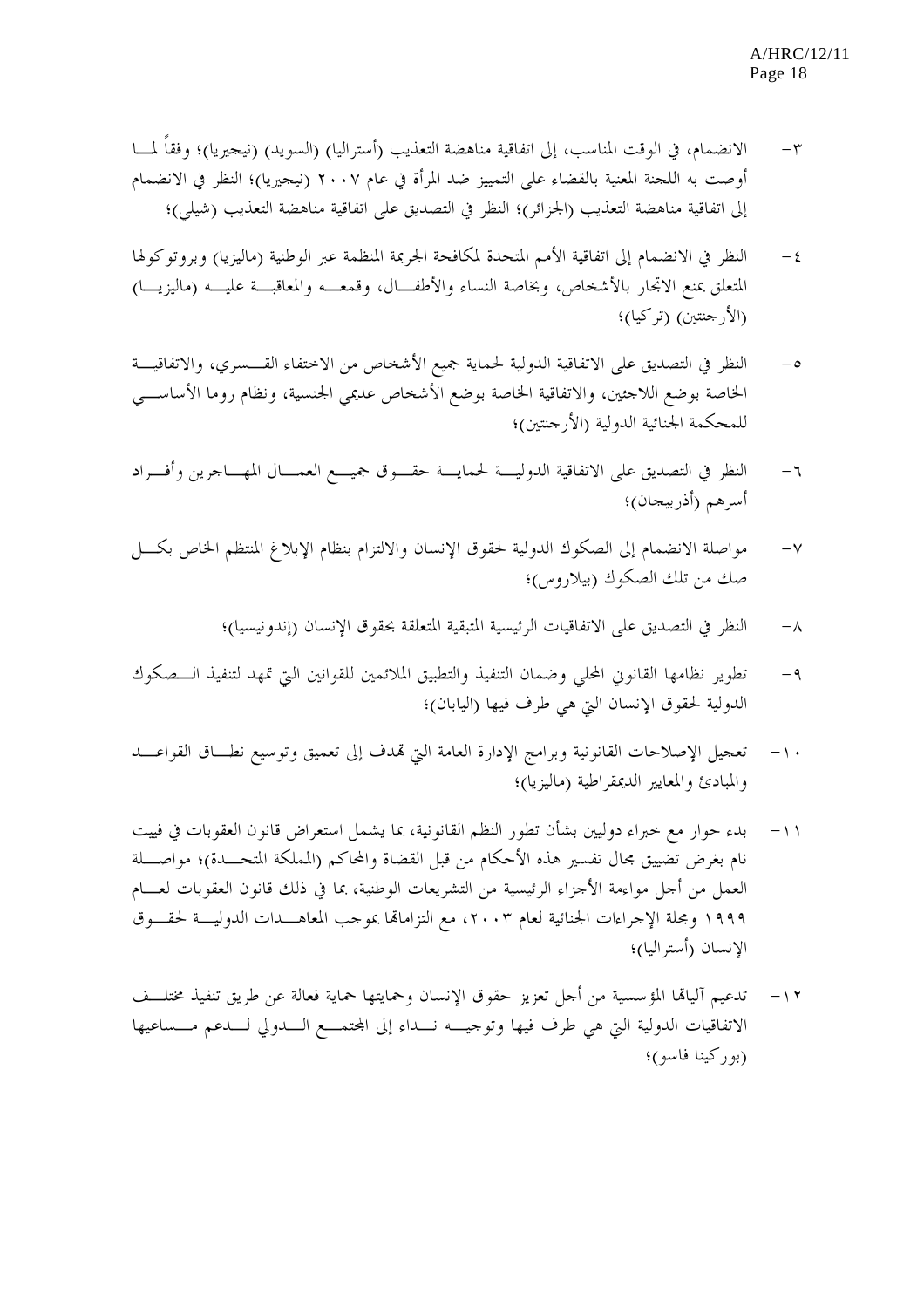- -١٣ مواصلة الجهود الرامية إلى تعزيز حقوق الإنسان وحمايتها (بنن)؛ واتخاذ تدابير عملية لزيادة تعزيـز الحقوق الاقتصادية والاجتماعية والثقافية وحمايتها، بما في ذلك الحق في التنمية بما يـسمح بتحقيـق الأهداف الإنمائية للألفية على نحو أفضل (جمهورية إيران الإسلامية)؛
- -١٤ مواصلة جهودها الرامية إلى النهوض بجميع الحقوق السياسية فـضلاً عـن الحقـوق الاقتـصادية والاجتماعية والثقافية بما يتفق مع معايير وقواعد حقوق الإنسان المتفق عليها عالمياً (مصر)؛
- -١٥ مضاعفة الجهود الرامية إلى إشراك جميع المنظمات الاجتماعية والسياسية المعنية في تعزيـز حقـوق الإنسان وحمايتها (جمهورية كوريا الشعبية الديمقراطية) (الاتحاد الروسي)؛
- -١٦ إيلاء العناية الواجبة لضرورة التوفيق بين القيم العالميـة لحقـوق الإنـسان والظـروف الخاصـة بفييت نام (الجزائر)؛
- -١٧ الاستمرار في تنفيذ برامج التربية والتدريب على حقوق الإنسان المقدمة إلى جميع السلطات الحكومية المختصة من أجل بناء قدرات الموظفين وتوسيع نطاق تلك البرامج، وضمان التنفيذ الفعال للقوانين المتعلقة بحقوق الإنسان (تايلند)؛ ومواصلة الاضطلاع ببرامج للتدريب الـشامل لـصالح المـوظفين المحليين، ورصد التقدم المحرز في مجال تنفيذ التشريعات (المملكة المتحدة)؛
- -١٨ تعزيز تدابير الدعوة والإعلام عن طريق تنفيذ برامج محـددة للتربيـة والتـدريب علـى حقـوق الإنسان (المغرب)؛
- -١٩ وضع استراتيجية وطنية لإدراج التربية على حقوق الإنسان في النظام المدرسي بمختلـف مراحـل الدراسة وفقاً لخطة العمل للفترة -٢٠٠٥ ٢٠٠٩ التابعة للبرنامج العالمي للتثقيف في مجال حقـوق الإنسان (إيطاليا)؛
- -٢٠ السعي بشكل تدريجي إلى تحقيق الأهداف المتعلقة بحقوق الإنـسان المنـصوص عليهـا في القـرار ١٢/٩ (البرازيل)؛
- -٢١ مواصلة عملها، من نفس المنظور الصحيح المتبع حتى الآن، وبخاصة في مجـال تـدريب المـ وظفين الحكوميين (فلسطين)؛
	- -٢٢ تعزيز التعاون مع الإجراءات الخاصة التابعة للأمم المتحدة (ألمانيا) (المكسيك)؛
		- -٢٣ تجديد الاتصال بالمقرر الخاص المعني بحرية الدين (المملكة المتحدة)؛
- -٢٤ مواصلة الدفاع عن تعزيز حقوق الإنسان والحريات الأساسية، ولا سيما من أجل مما رسة الـشعوب الخاضعة للاحتلال الأجنبي لحقها في تقرير المصير (الجزائر)؛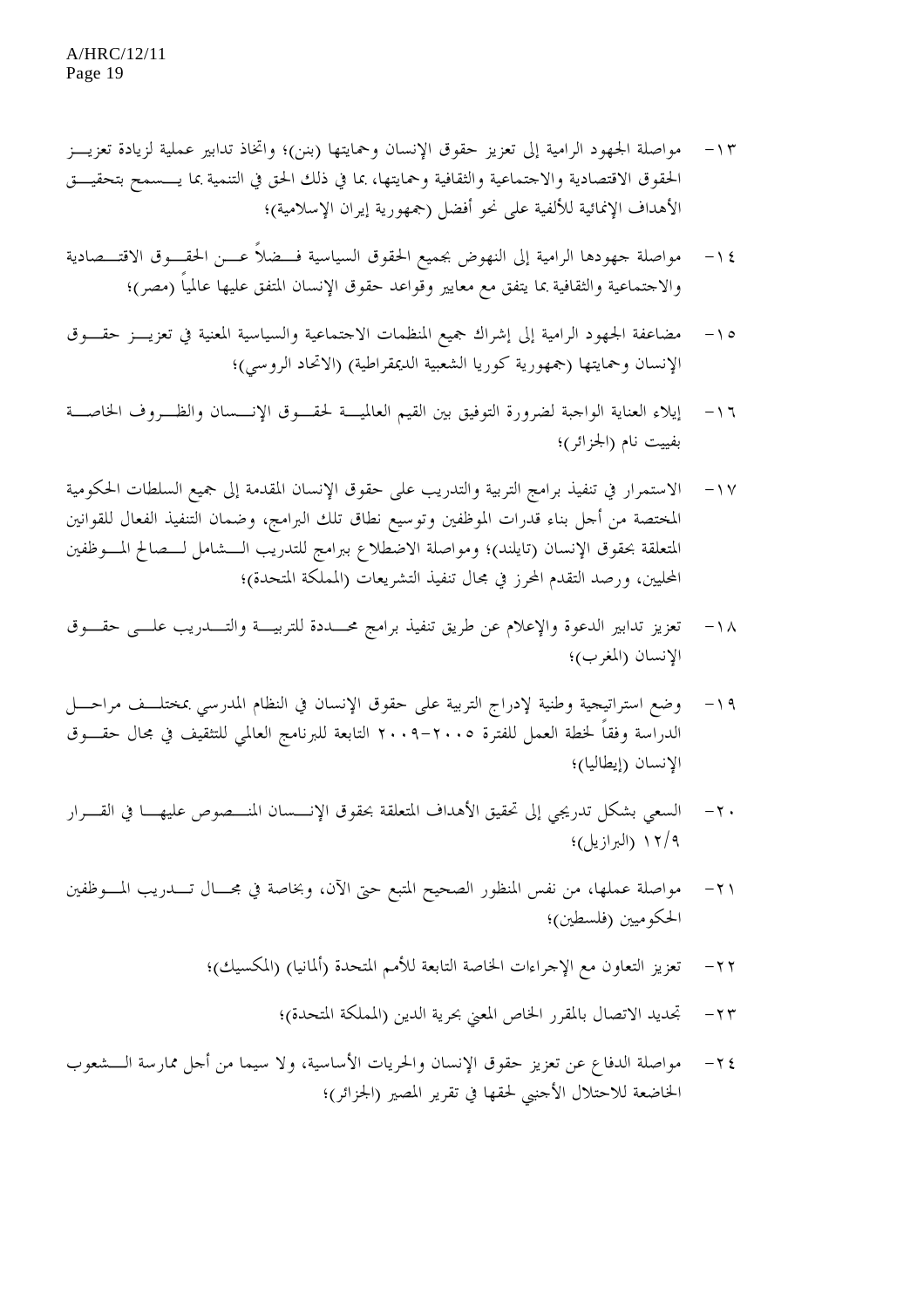- -٢٥ وضع خطط واستراتيجيات تمكن من الوصول إلى المناطق النائية والاتصال بالسكان الذين يعيشون في تلك المناطق، ومن ثم تحسين ظروفهم المعيشية وضمان حماية حقوقهم (مصر)؛
- -٢٦ مواصلة في الاهتمام بمسألة تكافؤ الفرص وهتيئة الظروف المؤاتية للسكان المقيمين في المناطق الريفيـة والجبلية (المغرب)؛
- -٢٧ مواصلة الجهود الرامية إلى إعلام اجملتمع عامةً بالقوانين ذات الصلة وبحقوق المرأة عموماً، واستخدام وسائط الإعلام على نطاق واسع للتوعية بالمساواة بين الجنسين ونشر الوثائق المناسبة بلغات الأقليات الإثنية (الاتحاد الروسي)؛ اتخاذ إجراءات إضافية لتعزيز وتنفيذ القوانين التي تم إقرارها واتخاذ التدابير اللازمة لضمان إعلام المرأة بحقوقها (السويد)؛
- ٢٨ تعزيز جهودها الرامية إلى توعية أفراد المجتمع بالأدوار الجنسانية الإيجابية، مع توجيه تلـــك الجهــــود بوجه خاص نحو الحد من الفوارق القائمة على أساس نوع الجنس في مجال التعليم وفي سوق العمـل (بنغلاديش)؛
- -٢٩ الاستمرار في بذل المزيد من الجهود للنهوض بحقوق الإنسان للضعفاء اجتماعياً، بمن فيهم الأشخاص ذوو الإعاقة (جمهورية كوريا الشعبية الديمقراطية) (اليابان) والأقليات الإثنية، والنساء، والأطفـال، والأشخاص المصابون بفيروس نقص المناعة البشرية/الإيدز وضحايا الاتجار بالبشر (اليابان)؛
- -٣٠ مواصلة جهودها الرامية إلى تعزيز حقوق الأشخاص ذوي الإعاقة وحمايتها، وتقاسم تجارهبا في هذا الصدد (كوبا)؛
- -٣١ بذل الجهود الضرورية للنهوض بالأوضاع الخاصة بالأشخاص ذوي الإعاقة بغرض تحسين ظـروف حياقم وتحقيق استقرارهم ودمجهم في المحتمع (الجماهيرية العربية الليبية)؛
- -٣٢ تنقيح تشريعاهتا المتعلقة بعقوبة الإعدام، مع مراعاة المعايير الدولية القائمة بـشأن هـذا الموضـوع، ولا سيما المعايير المتعلقة بالشفافية (سويسرا)؛
- -٣٣ بلوغ الهدف الذي رسمته الحكومة والمتمثل في الحد من تنفيذ عقوبة الإعدام على وجه السرعة وذلك عن طريق تضييق نطاق الجرائم الموجبة لعقوبة الإعدام (النرويج)؛ والحد من عدد الجـرائم الموجبـة لعقوبة الإعدام (ألمانيا)؛
- ٣٤- التعاون مع المجتمع الدولي والبلدان المحاورة، ولا سيما في مجالي مكافحة الجريمــة المنظمـــة العـــابرة للحدود، ومكافحة الاتجار بالنساء والأطفال (جمهورية إيران الإسلامية)؛
- -٣٥ تكثيف جهودها الرامية إلى التصدي لبغاء الأطفال، وتقديم دعم فعال إلى الأطفال المتأثرين وتوعيـة أفراد قوات الشرطة هبذه المشكلة، ولا سيما عن طريق دورات التدريب المناسبة (النمسا)؛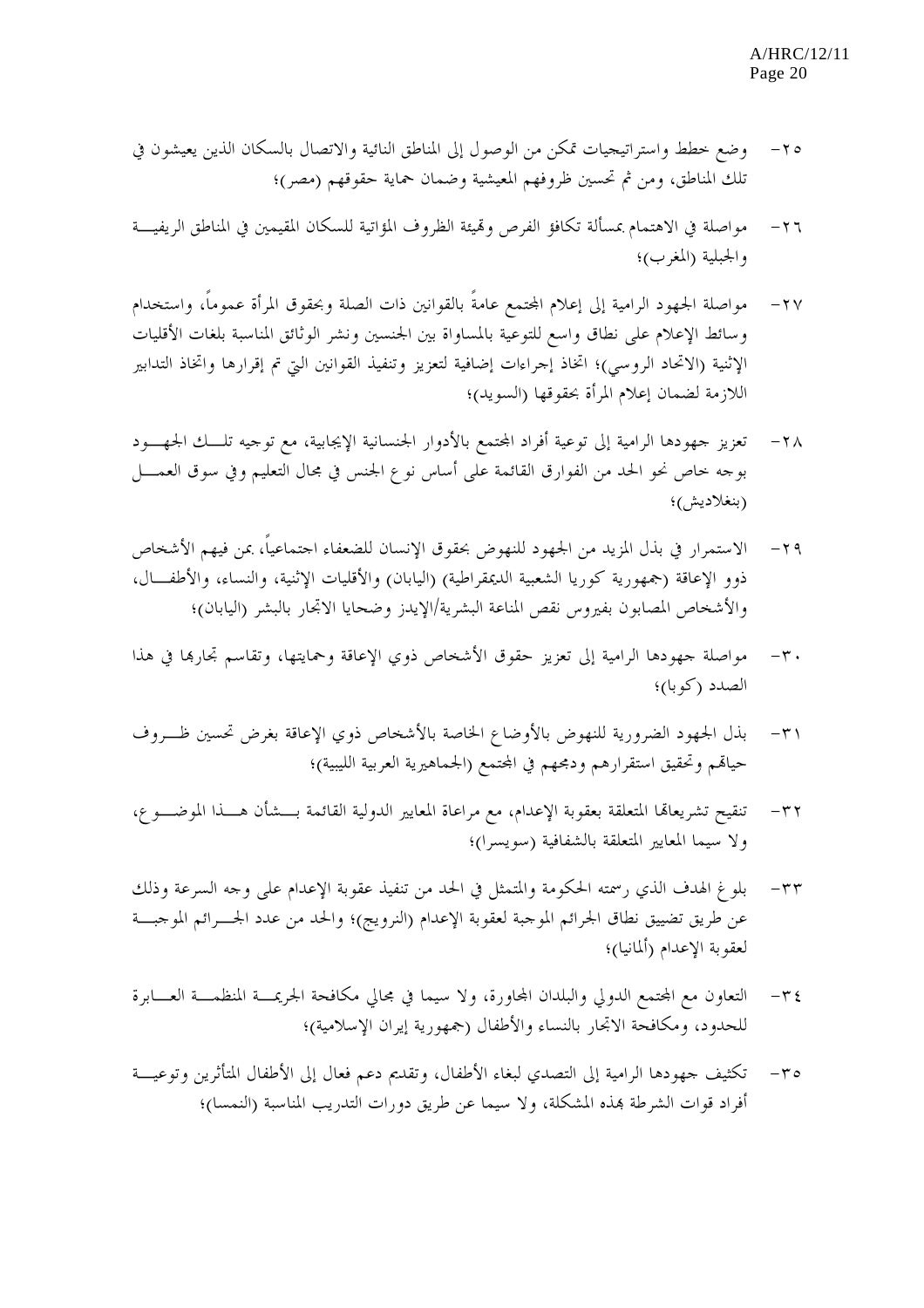- -٣٦ تعزيز الجهود في مجال مكافحة الفساد الذي يؤثر تأثيراً سلبياً في تمتع جميع الأشخاص بحقوق الإنسان (جمهورية إيران الإسلامية)؛
- -٣٧ مواصلة الجهود الوطنية الرامية إلى التصدي للعمل القسري واتخاذ ما يلزم من تدابير لمنـع الاتجـار بالأشخاص، وبخاصة النساء والأطفال، وقمعه والمعاقبة عليه (المغرب)؛
- ٣٨ الاستمرار في تحسين نظامها القانوين وإيلاء عناية خاصة للقوانين واللوائح المتعلقة بحقوق الإنسان بغية تحقيق المزيد من الاتساق فيما بينها (إندونيسيا)؛ مواصلة إصلاحاهتا القضائية على درب إنشاء نظام قضائي سليم وقوي وديمقراطي وفعال كشرط أساسي لتهيئة الظروف المناسبة لتعزيز حقوق الإنسان وحمايتها (جمهورية إيران الإسلامية)؛
- -٣٩ الاستمرار في إصلاح الجهاز القضائي والخدمة المدنية وبناء دولة تقوم بالكامل على أسـاس سـيادة القانون (كوت ديفوار)؛ مواصلة في الإصلاحات القضائية والإدارية في إطار خطة عمل محددة زمنياً لبناء نظام قانوني فعال ومنفتح ويتسم بالشفافية ويقوم على أساس سيادة القانون (تركيا)؛ تعزيـز فعالية الإصلاحات التي تشمل النظام القانوني والجهاز القضائي وهيئات إنفاذ القوانين، بما يتفق مـع المعايير الدولية لحقوق الإنسان (باكستان)؛
- · ٤ مواصلة الإصلاحات القانونية الجارية والتماس المساعدة التقنية من الشركاء الدوليين المعنيين، عنـــد الاقتضاء (بنغلاديش)؛
- ٤١ اتخاذ إجراءات ملموسة لتعزيز الأساس القانوني لمساءلة سلطات الدولة وتحسين الرقابـــة القـــضائية المفروضة على أنشطتها (تركيا)؛
- -٤٢ اتخاذ الخطوات الضرورية للامتثال للعهد الدولي الخاص بالحقوق المدنية والسياسية، والحرص علـى كفالة الحق في محاكمة عادلة بموجب القوانين (الأرجنتين)؛
- -٤٣ اتخاذ خطوات ملموسة لضمان إحضار جميع الأشخاص المحرومين من حريتـهم أمـام قـاض دون تأخير (النمسا)؛
- -٤٤ اتخاذ الخطوات الضرورية لضمان تمتع المواطنين تمتعاً كاملاً بالحق في حرية التعبير والحـق في حريـة الدين (الأرجنتين)؛
- -٤٥ ضمان الحق في تلقي المعلومات والأفكار والتماس الحصول عليها ونقلها على نحو كامل، وذلك وفقاً للمادة ١٩ من العهد الدولي الخاص بالحقوق المدنية والسياسية (إيطاليا)؛
- -٤٦ إدراج تشريعات تتعلق بالحق في الحصول على المعلومات وطلب اعتماد تلك التشريعات على وجـه السرعة (كندا)؛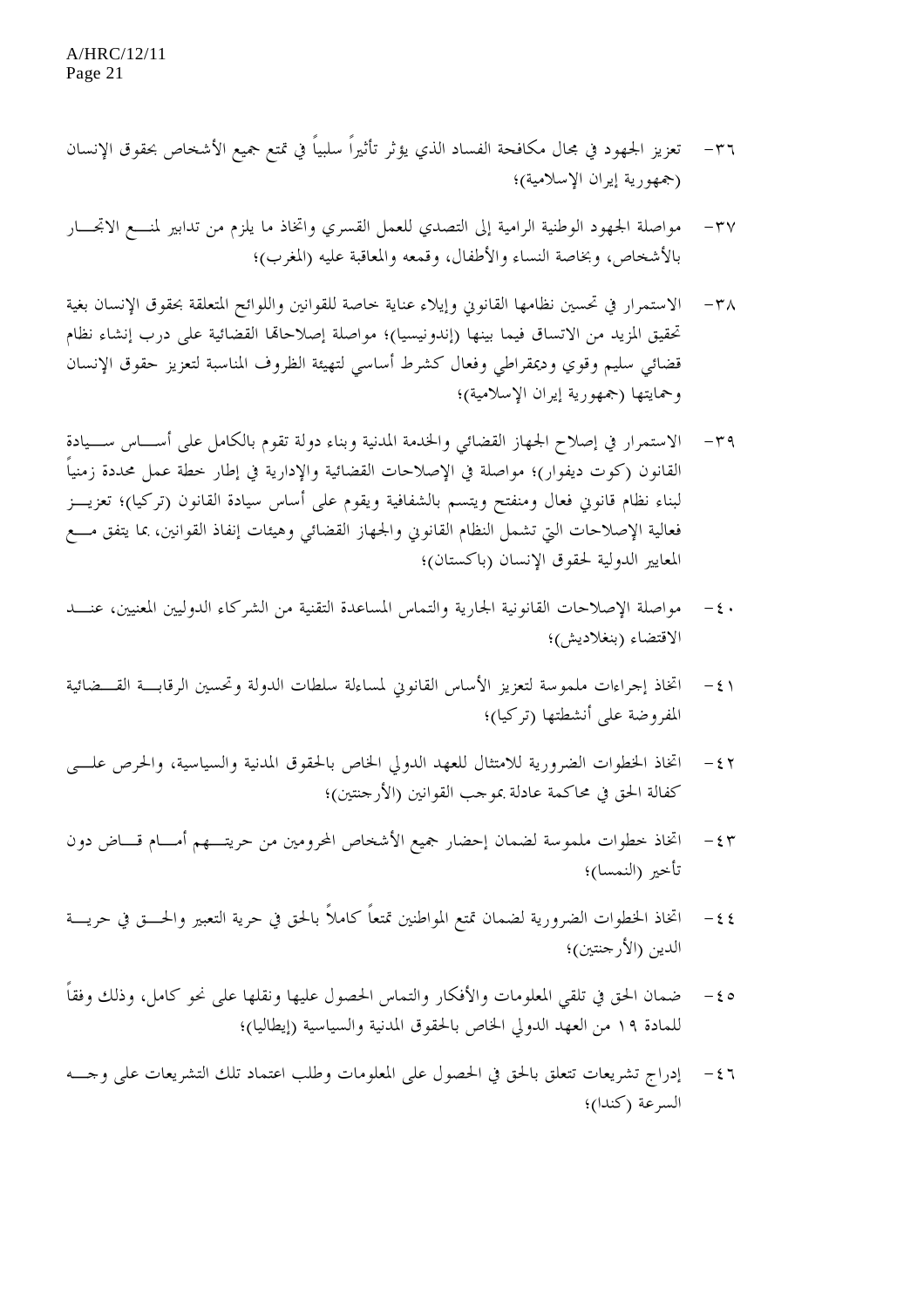- -٤٧ اتخاذ ما يلزم من خطوات لضمان مراعاة مبدأ الاحترام الكامل لحرية التعبير، بما في ذلك على شبكة الإنترنت، في إطار الأعمال التحضيرية الجارية لإصلاح قانون وسائط الإعلام (السويد)؛
- -٤٨ النظر في تعزيز الضمانات المتعلقة بحرية الصحافة والواردة في قانون الصحافة لعام ١٩٩٩ (أستراليا)؛ وضمان مراعاة المعايير الدولية لدى مراجعة قانون الصحافة، ولا سيما في ما يتصل بحماية الصحفيين (سويسرا)؛ وضمان توافق قوانين الصحافة مع أحكام المادة ١٩ من العهد الدولي الخاص بـالحقوق المدنية والسياسية (هولندا)؛
- -٤٩ اعتماد التدابير الملائمة لنشر قرار الجمعية العامة ١٤٤/٥٤ على نطاق واسع وضمان الامتثال لذلك القرار امتثالاً تاماً (النرويج)؛
- -٥٠ تدعيم التقدم الذي أحرزته في ضمان حرية الدين لمختلف الجماعات والحـرص علـى أن تكـون الطقوس والشعائر الدينية عنصراً من العناصر التي تثري المجتمع الفييتنامي (لبنان)؛
- -٥١ الحفاظ على النموذج الاقتصادي والسياسي والاجتماعي لفييت نام وتعزيزه مـن أجـل ضـمان المشاركة الكاملـة للـسكان في الـشؤون العامـة والـشؤون الأمنيـة للبلـد (جمهوريـة لاو الديمقراطية الشعبية)؛
- -٥٢ تعزيز الجهود المبذولة في اجملالات المشمولة بالحريات المدنية والسياسية، بما في ذلك حريـة التعـبير وحرية الصحافة وحرية الدين (جمهورية كوريا)؛
- ٥٣ مواصلة الجهود المبذولة في إطار البرنامج الاقتصادي والسياسي الراهن الذي يرمي إلى حماية حقوق الشعب وكفالتها، وتحديداً حقه في حرية الدين (كمبوديا)؛
- -٥٤ الاستمرار في إيلاء عناية خاصة للشرائح المحرومة من اجملتمع، ولا سيما الأقليات الإثنية والأشخاص ذوي الإعاقة بمـا يكفـل إشـراكهم علـى نحـو كامـل في الحيـاة الاجتماعيـة والـسياسية للبلد (الهند)؛
- -٥٥ الاستمرار في تنفيذ "مشاريع الائتمان من أجل توفير فرص العمـل" وتـشجيع النـهوض بـسوق العمل (الجزائر)؛
- -٥٦ مواصلة خططها للتنمية الاجتماعية الاقتصادية واتخاذ تدابير محددة الهدف لضمان المشاركة النشطة للنساء في سوق العمل (تركيا)؛
- -٥٧ الاستمرار في تنفيذ برنامجها لبناء مساكن ذات تكلفة معقولة لصالح الأسر ذات الدخل المـنخفض، الذي يهدف إلى توسيع نطاق التمتع بالحق في السكن اللائق بحلول عام ٢٠٢٠ (الفلبين)؛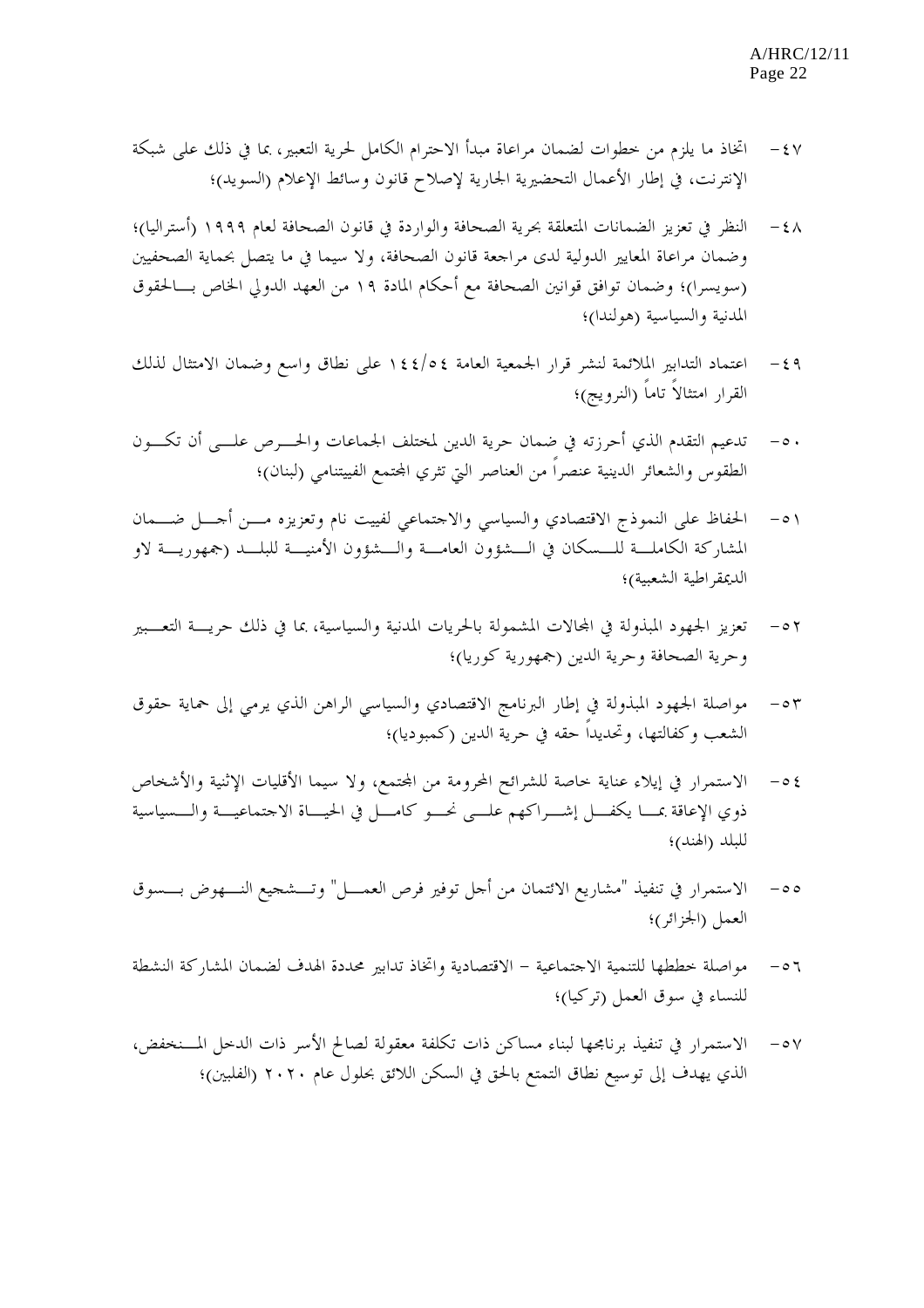- -٥٨ تعزيز فرص حصول المـرأة علـى الرعايـة الـصحية، وبخاصـة خـدمات الـصحة الجنـسية والإنجابية (البرازيل)؛
- -٥٩ اعتماد تدابير متنوعة للوقاية من الأمراض التي تُنقل عن طريق الجنس والأمراض الوبائيـة و لـضمان تشخيصها المبكر، ولا سيما فيروس نقص المناعة البشرية/الإيدز، عن طريق إعطاء الأولوية للفئـات المستضعفة، ولا سيما الأقليات القومية والفقراء والعاملين بالجنس (بنن)؛
- -٦٠ مواصلة الجهود الرامية إلى تعزيز نظام الضمان الاجتماعي في البلد، ولا سيما في هذه المرحلة الـتي تتسم بأزمة اقتصادية ومالية (مصر)؛
	- -٦١ مواصلة تنفيذ استراتيجية الحد من الفقر هبدف مواصلة تخفيض معدل الفقر (الجزائر)؛
- -٦٢ مواصلة جهودها الرامية إلى الحد من الفقر كوسيلة لوضع الأسس اللازمة لمواصلة تعزيـز حقـوق الإنسان لأفراد شعبها (تايلند)؛
- -٦٣ مواصلة الزخم فيما يتعلق بتوفير سلع وخدمات ذات جودة ، وبخاصة في مجالي التعليم والـصحة وفي المناطق المحرومة التي يصعب الوصول إليها وكـذلك المنـاطق الـتي تعـيش فيهـا أغلبيـة مـن الأقليات (زمبابوي)؛
- -٦٤ المشاركة النشطة في التعاون الدولي من أجل النهوض بالحقوق الاقتصادية والاجتماعية والـسياسية وتقاسم التجارب الإيجابية مع البلدان الأخرى (الاتحاد الروسي)؛
- -٦٥ الاستمرار في تنفيذ سياستها الاقتصادية الموجهة اجتماعياً والتي حققت نجاحاً بارزاً، وذلك بوسائل منها تزويد الأسر المعيشية الفقيرة والمناطق التي يصعب العيش فيها بمياه الشرب (الاتحاد الروسي)؛
- -٦٦ مواصلة الجهود الرامية إلى خفض معدل الفقر في المناطق الحضرية والريفية، مع الحـرص في الوقـت نفسه على حفظ السلم والاستقرار وحماية البيئة من أجل دفع التنمية الاجتماعيـة - الاقتـصادية وحركة التصنيع والتحديث في البلد بغيـة تحقيـق الأهـداف الإنمائيـة للألفيـة (جمهوريـة لاو الديمقراطية الشعبية)؛
- -٦٧ اتخاذ تدابير فعالة لسد الهوة التي تفصل بين الأثرياء والفقـراء وبـين المنـاطق الجبليـة والمنـاطق الحضرية (الصين)؛
- -٦٨ الاستمرار في اتخاذ ما يلزم من تدابير من أجل توفير التعليم والرعاية الصحية، وبخاصـة في المنـاطق الجبلية ولصالح الأقليات الإثنية، مع الحرص على إشراك أفراد هذه الأقليات (كوبا)؛
- -٦٩ الإبقاء على التزامها بتحقيق توازن بين انفتاح اقتصادها على العالم والتقليل إلى أدنى حد من الآثـار السلبية على أشد الفئات الاجتماعية ضعفاً وحرماناً (لبنان)؛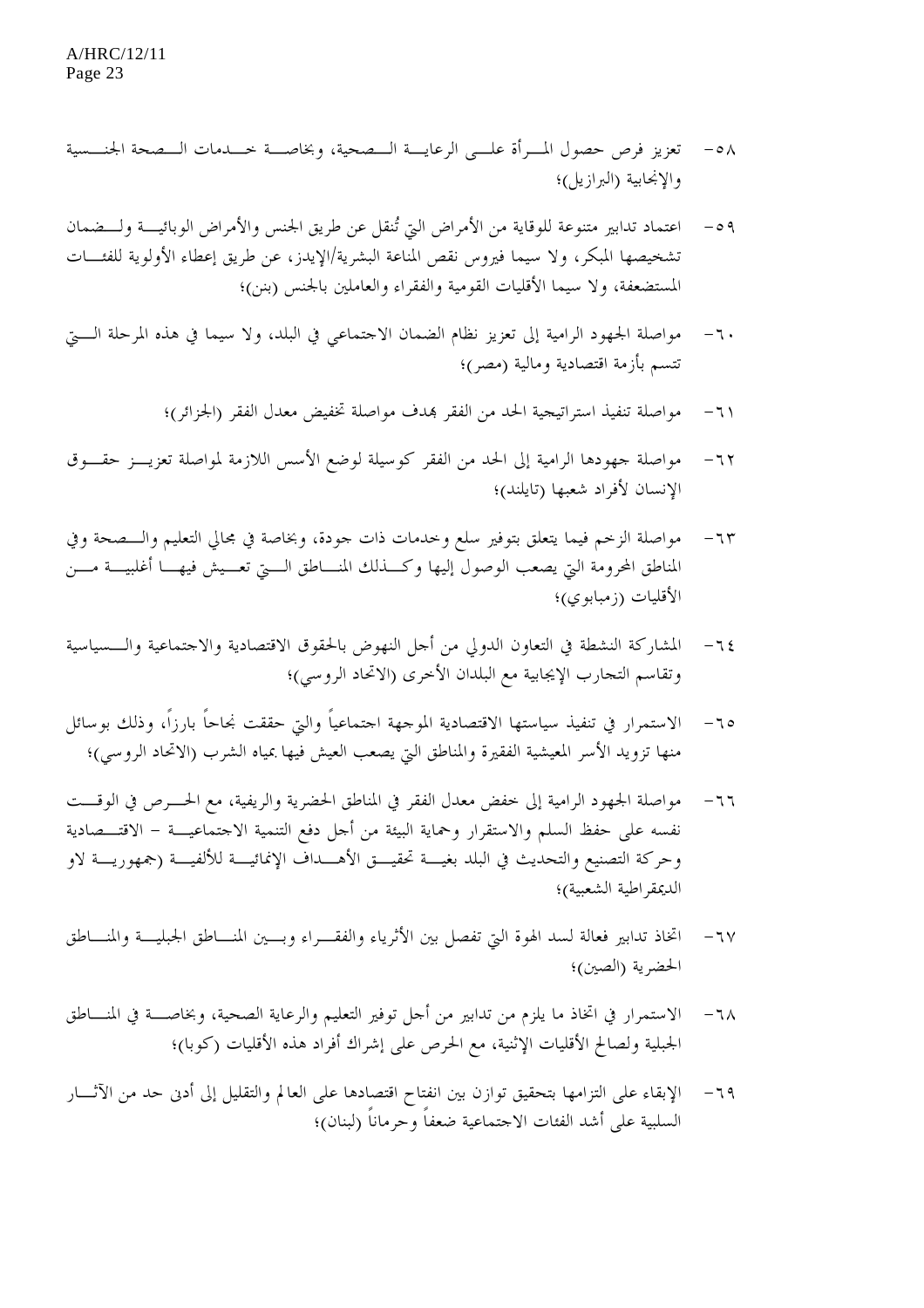- -٧٠ الاستمرار في تعزيز الجهود الرامية إلى خفض مستوى الفقر، لا سيما في صفوف الفئات الضعيفة، بما يكفل دفع العمالة وتحسين فرص الحصول على خدمات الصحة وزيادة وحدات السكن الاجتماعي المتاحة (كوت ديفوار)؛
- -٧١ مواصلة العمل المضطلع به في مجال إنشاء شبكات الضمان الاجتماعي للفقراء والمستضعفين وغيرهم من الفئات المحرومة وتوسيع نطاق تلك الشبكات، بما يكفل تحسين الرعاية المقدمة إلى هذه الفئـات وتعزيز مشاركتها في الرابطات واجملموعات الاجتماعية (كمبوديا)؛
	- -٧٢ تنفيذ القانون المعتمد المتعلق بالأراضي تنفيذاً كاملاً (سويسرا)؛
- -٧٣ الاستمرار في اتخاذ الإجراءات التحسينية اللازمة في اجملالات التالي ة: استئصال الفقر، وحقوق الطفل، وحقوق المرأة، وحقوق الأشخاص ذوي الإعاقة (سنغافورة)؛
- -٧٤ مواصلة الجهود الرامية إلى الحد من الفقر مع إيلاء عناية خاصة للفئات الضعيفة كالأطفال والنـساء والأشخاص ذوي الإعاقة والأقليات الإثنية (أذربيجان)؛
- -٧٥ مواصلة تقديم المساعدة إلى الجماعات الإثنية لإذكاء وعيها بحقوقها ومسؤولياهتا حتى تـتمكن مـن تحسين ظروف عيشها والتمتع بحقوقها بشكل أفضل (الصين)؛
	- -٧٦ مواصلة جهودها الرامية إلى الحفاظ على لغات الأقليات الإثنية وثقافتها (نيبال) (الهند)؛
- -٧٧ إعطاء الأولوية للمشكلات التي تواجهها الأقليات، ولا سيما الطلاب من أفراد تلك الأقليات، وإيلاء اهتمام خاص بتلك المشكلات (باكستان)؛
- -٧٨ مواصلة الجهود الرامية إلى زيادة استخدام لغـات الأقليـات الإثنيـة في المـدارس وفي وسـائط الإعلام (الفلبين)؛
- -٧٩ اتخاذ تدابير تكميلية لزيادة الفرص المتاحة لأطفال الأقليات في مجال نيل التعليم، وذلـك بمـساعدة هؤلاء الأطفال في الحفاظ على تقاليدهم ولغاهتم وتنميتها (المغرب)؛
- -٨٠ تقاسم التجارب في مجال النهوض بالإنتاجية الزراعية واستدامة الأنشطة الزراعية، والتنمية المحليـة، والحوكمة الرشيدة مع البلدان النامية الأخرى (الفلبين)؛
	- -٨١ تقاسم التجارب والدروس المستفادة مع البلدان النامية الأخرى (اليمن)؛
- -٨٢ الاستمرار في الإصلاحات الجارية، ولا سيما تلك المتعلقة بالنهوض بحقوق النساء والأطفال بما يكفل توفير الحماية اللازمة للنساء والأطفال وتحقيق نمائهم الشخصي (تونس)؛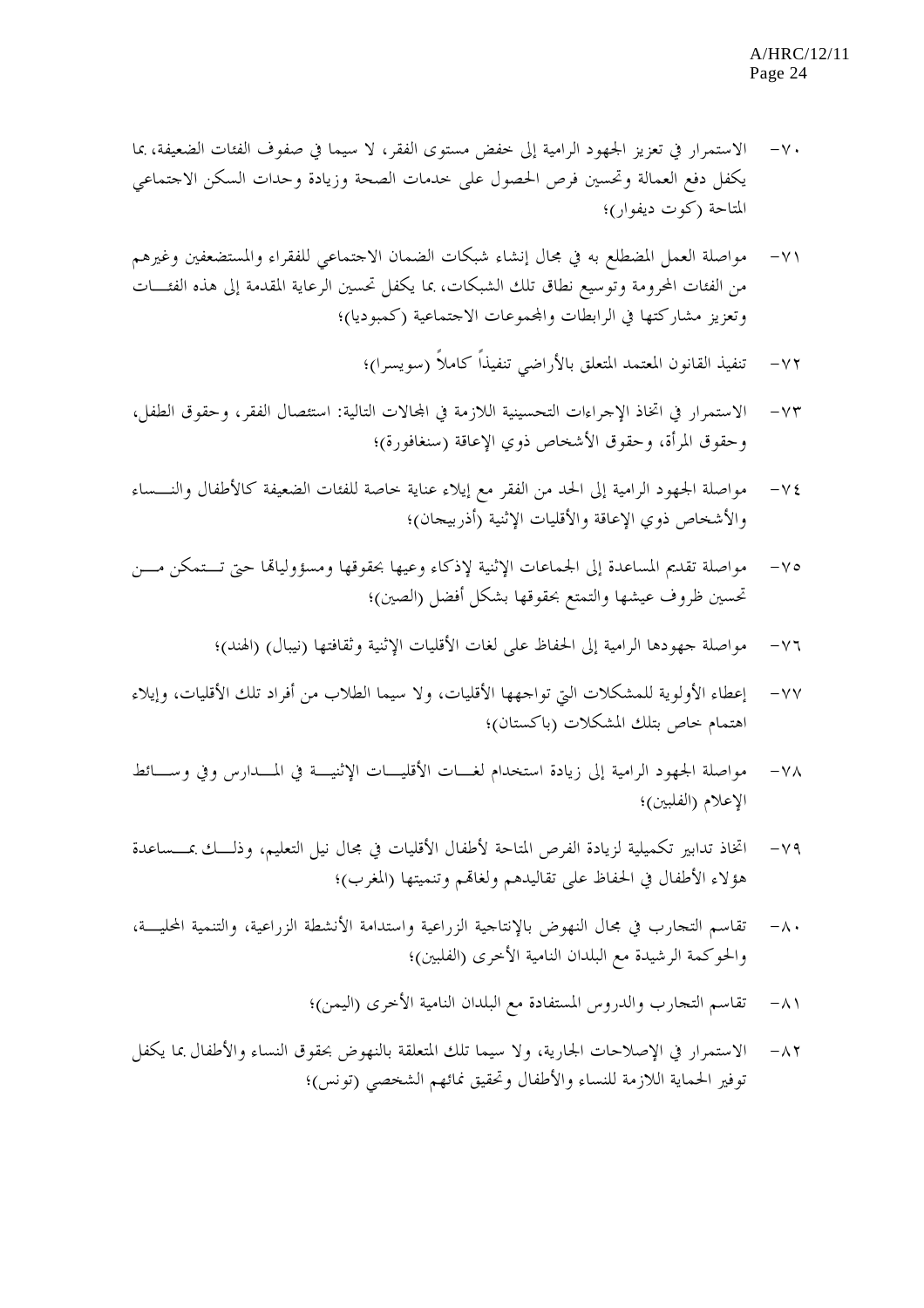- -٨٣ مواصلة جهودها من أجل التصدي للتحديات الإنمائية في مجالات كالتدريب المهني، وتحسين أساليب إدارة الكوارث الطبيعية وحماية الفئات الضعيفة، وتحقيق التنمية المستدامة وتعزيز قدرات الدولـة في مجال حماية الحقوق والحريات الأساسية لجميع المواطنين الفييتناميين؛ وتقاسم الدروس الخمسة الواردة في تقريرها الوطني مع البلدان النامية (الجمهورية العربية السورية)؛
- -٨٤ تقاسم أفضل الممارسات والتجارب المكتسبة فيما يتعلق بالهدف الأول من الأهداف الإنمائية للألفية مع البلدان المعنية، بوسائل منها المساهمة النشطة في تعزيز التعاون بين الجنوب والجنـوب في هـذا الصدد (الجزائر)؛
- -٨٥ مواصلة جهودها المستدامة وتقاسم التجارب وأفضل الممارسات في مجال الحد من الفقر مع البلـدان النامية الأخرى وبخاصة عن طريق برنامج التعاون بين الجنوب والجنوب، فضلاً عـن المـشاركة في الجهود الدولية الرامية إلى تعزيز الحق في التنمية (كمبوديا)؛
- -٨٦ مواصلة تكثيف مشاركتها مع اجملتمع الدولي، ولا سيما مع البلـدان الناميـة، لتبـادل وتقاسـم أفضل الممارسات فيما يتعلق بالجهود الرامية إلى تعزيز سـيادة القـانون والتنميـة الاجتماعيـة - الاقتصادية (ميانمار)؛
- -٨٧ تقاسم تجارهبا في مجالات الحد من الفقر والتنمية الزراعية (جمهورية كوريا الـشعبية الديمقراطيـة) (نيبال) (بنغلاديش) والتعليم والرعاية الصحية (بنغلاديش) مع البلدان الأخرى؛
- -٨٨ تقاسم وتبادل تجارهبا مع الدول الأخرى، ولا سيما النامية منها، في ما يتعلـق بإصـلاح النظـام القضائي (زمبابوي)؛
- -٨٩ مواصلة جهودها الرامية إلى تعزيز الحقوق الاقتصادية والاجتماعية والثقافية لأفراد شعبها وحماية تلك الحقوق، و تقاسم تجربتها في مجال الحد من الفقر والتنمية الزراعية (نيبال)؛
- -٩٠ تقاسم تجارهبا وممارساهتا الفضلى، وبخاصة فيما يتعلق بكيفية بلوغ الأهداف الإنمائية للألفيـة، مـع البلدان الأخرى (جمهورية لاو الديمقراطية الشعبية)؛
- -٩١ نشر الدروس الخمسة الواردة في التقرير الوطني وتبادل التجارب الثرية المستخلصة منها على نطـاق العالم حسب الإمكان (سري لانكا)؛
- -٩٢ تقاسم تجارهبا الناجحة وممارساهتا الجيدة فيما يتعلق بالمبادئ التوجيهية للتضامن والاشـتراكية مـع البلدان الأخرى (فترويلا)؛
	- -٩٣ التعجيل بتنفيذ التزاماهتا الطوعية (باكستان).

-١٠٠ وستنظر فييت نام في التوصيات التالية وسترد عليها في حينها . وسيدرج رد فييت نام على هذه التوصيات في التقرير النهائي الذي سيعتمده مجلس حقوق الإنسان في دورته الثانية عشرة.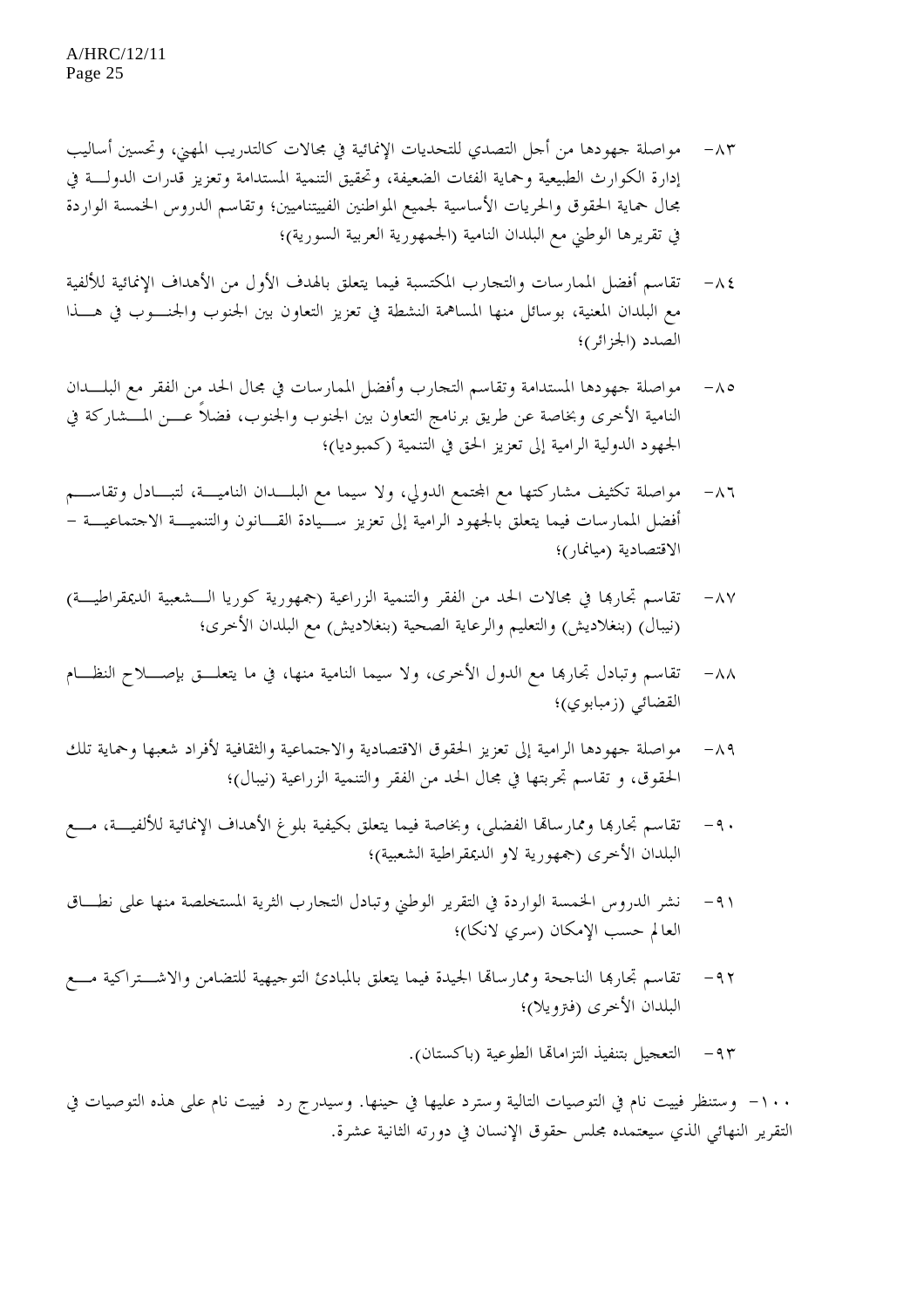- -١ النظر في الانضمام إلى اتفاقية منظمة العمل الدولية بشأن العمل القسري (ماليزيـا)؛ الاسـتمرار في عملية الانضمام إلى الاتفاقيات الملائمة لمنظمة العمل الدولية (بيلاروس)؛ النظر بـشكل إيجـابي في التصديق على اتفاقية منظمة العمل الدولية رقم ١٦٩ بشأن الشعوب الأصلية والقبليـة في البلـدان المستقلة (المكسيك)؛
- -٢ النظر بشكل إيجابي في توجيه دعوة إلى الفريـق العامـل المعـني بالاحتجـاز التعـسفي لزيـارة البلد (المكسيك).

١٠١ - وأحاطت فييت نام علماً بالتوصيات التالية وأشارت إلى أها تتعلق بتدابير قد نُفذت أو يجــري تنفيـــذها في الوقت الراهن.

- -١ منح الأشخاص المحتجزين بموجب القوانين الأمنية أو قوانين الدعاية الضمانات القانونية الأساسية، بما في ذلك الحق في الاستعانة بمحام من اختيارهم خلال كامل أطوار الإجراءات القضائية فضلاً عـــن الحق في محاكمة علنية (كندا)؛
	- -٢ خفض مدة عقوبة السجن المحكوم هبا بالنسبة إلى الجرائم التي لا تنطوي على العنف (كندا)؛
- -٣ اعتماد قانون يتعلق بالمبلغين ويضمن حماية الأفراد الذين يبلغون عن الفساد من الاضطهاد أو المضايقة (كندا)؛
- -٤ مضاعفة الجهود الرامية إلى ضمان الاحترام الكامل لحرية الدين والمعتقد، بما يشمل استعراض القوانين والأحكام القانونية المتعلقة بحرية الدين، بغرض مواءمتها مع المادة ١٨ من العهد الـدولي الخـاص بالحقوق المدنية والسياسية (إيطاليا) (بولندا)؛
	- -٥ اتخاذ تدابير إضافية لمكافحة العنف والتمييز ضد الأقليات الإثنية (السويد).

-١٠٢ ولم تحظ التوصيات التالية بتأييد فييت نام: التوصيات الواردة في الفقرات ٣٥(أ) و(ب) و(ه) و(ز) و(ح)؛ ٤١(ب) و(د) و(ه)؛ ٤٤(أ) و(ب)؛ ٤٧(ب) و(ج) و(د)؛ ٥١(أ) و(ب)؛ ٥٥(أ)؛ ٥٦(ج)؛ ٥٩(أ) و(ب) و(ج) و(د)؛ ٦٠(ب) و(ج)؛ ٦١(د)؛ ٦٣(أ) و(ب) و(ج) و(د)؛ ٦٤(ب) و(ج) و(د) و(ه)؛ ٦٦(أ) و(ب) و(ج) و(د)؛ ٨٣(ج) و(د)؛ ٨٥(أ) و(ب) و(ج)؛ ٨٧(ب)؛ ٨٩(ب)؛ ٩٠(أ) و(ج) من التقرير.

-١٠٣ وجميع الاستنتاجات و/أو التوصيات الواردة في هذا التقرير تعكس موقف الدولة (الدول) التي قدمتـها و/أو موقف الدولة موضوع الاستعراض بشأهنا. ولا ينبغي تأويل هذه الاستنتاجات و/أو التوصيات على أهنا تحظى بتأييـد الفريق العامل ككل.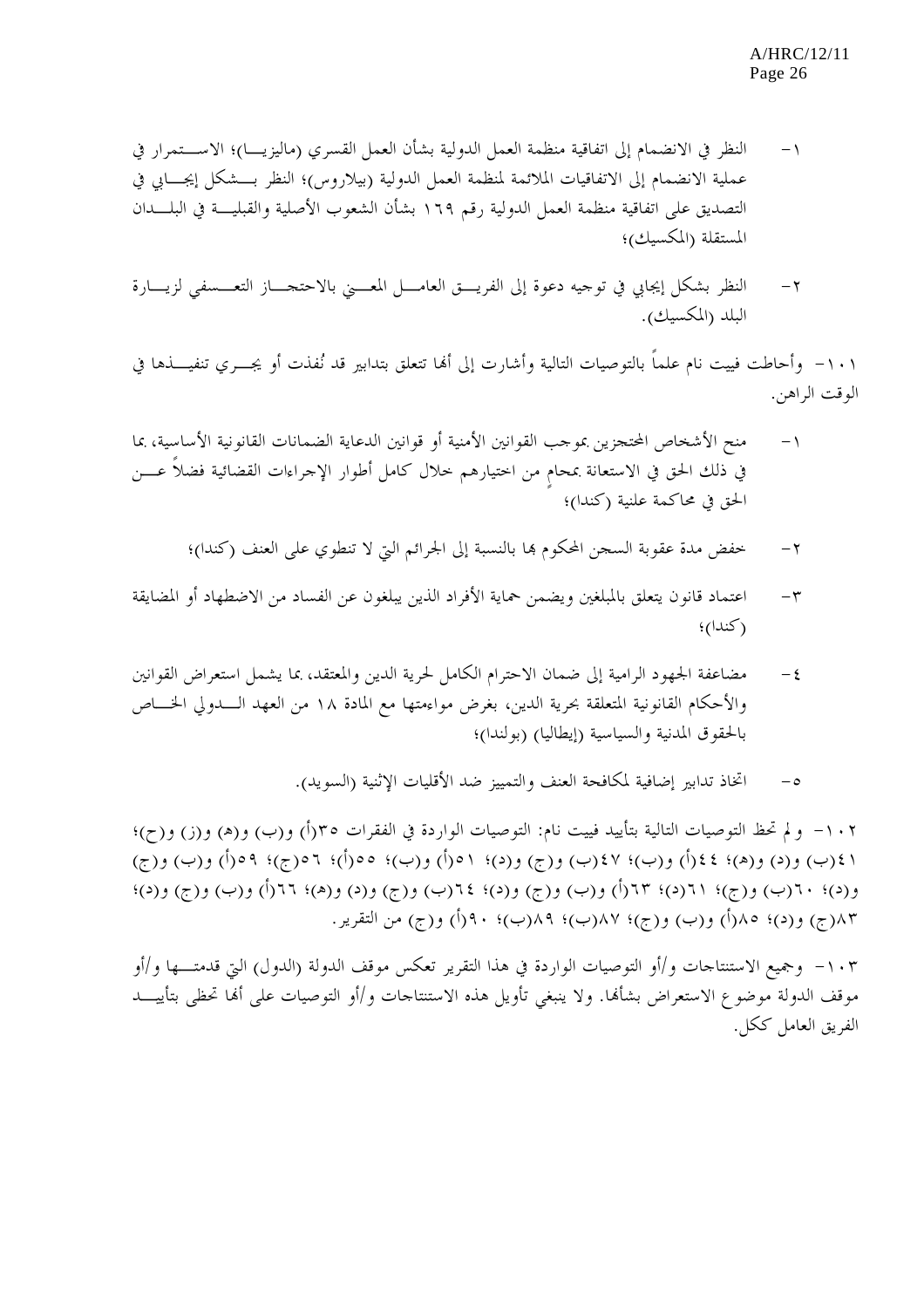#### **المرفق**

## **تشكيلة الوفد**

 The delegation of Viet Nam was headed by H.E. Mr. Pham Binh Minh, First Vice-Minister of Foreign Affairs and composed of 28 members:

#### **A. Representatives from Government agencies**

H.E Ambassador Vu Dung, Permanent Representative of the Socialist Republic of Viet Nam to the United Nations, the World Trade Organization, and other international organizations at Geneva;

Mr. Nguyen Hong Vinh, Standing Vice-Chairman of the Central Council for Theoretic Issues;

H.E . Ambassador Le Hoai Trung, Director-General, Department of International Organizations, Ministry of Foreign Affairs;

Mr. Pham Ngoc Dan, Director-General, Department of Internal Affairs, Office of the Government ;

Mr. Tran Phi Tuoc, Director-General, Department for International Cooperation, Ministry of Labour, War Invalids and Social Affairs;

Mr. Le Van Nghiem, Director-General, Department for External Public Information, Ministry of Information and Communications;

Mr. Hoang Phuoc Hiep, Director-General, Department of International Law, Ministry of Justice;

Mr. Vu Anh Quang, Minister Counselor, Deputy Permanent Representative of the Socialist Republic of Viet Nam to the United Nations, the World Trade Organization, and other international organizations at Geneva;

Ms. Pham Thi Kim Anh, Deputy Director-General, Department of International Organizations, Ministry of Foreign Affairs;

Ms. Vy Xuan Hoa, Deputy Director-General, Department for Ethnic Minorities Policies, Committee for Ethnic Affairs;

Ms. Nguyen Thi Bach Tuyet, Deputy Director, Department of International Cooperation, Committee for Religious Affairs, Ministry of Home Affairs;

Ms. Bui Thi Minh, Judge, Criminal Court of the Supreme People's Court;

Mr. Nguyen Thanh Son, Deputy Chief,Human Rights Office, Ministry of Public Security;

Mr. Do Hung Viet, Assistant Director-General, Department of International Organizations, Ministry of Foreign Affairs;

Mr. Pham Binh Dam, Head of Division, National Centre for Interpretation and Translation, Ministry of Foreign Affairs;